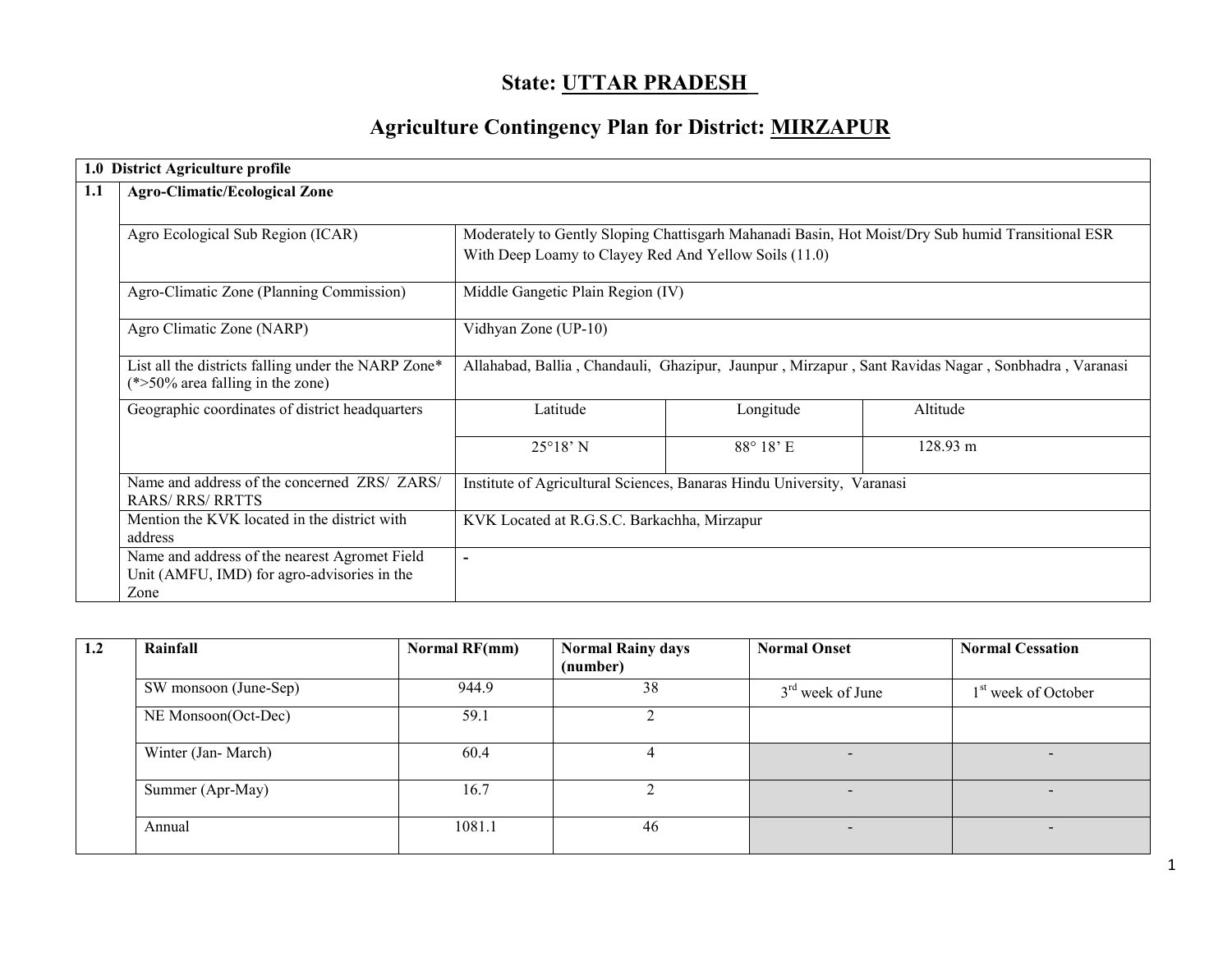| <b>Land use</b><br>pattern of the<br>district (latest<br>statistics) | Geographical<br>Area | Cultivable<br>area | Forest<br>area | Land under<br>non-<br>agricultural<br>use | Permanent<br>pastures | Cultivable<br>wasteland | Land under<br>Misc. tree<br>crops and<br>groves | Barren and<br>uncultivable<br>land | Current<br>fallows | Other<br>fallows |
|----------------------------------------------------------------------|----------------------|--------------------|----------------|-------------------------------------------|-----------------------|-------------------------|-------------------------------------------------|------------------------------------|--------------------|------------------|
| Area $('000 ha)$<br>$(2007-08)$                                      | 452.508              | 191.383            | 109.236        | 48.970                                    | 0.514                 | 3.855                   | 29.655                                          | 9.178                              | 39.669             | 10.048           |

| $\mathbf{I}$ .4 | <b>Major Soils</b>  | Area $('000 ha)$ | Percent $(\% )$ of total |
|-----------------|---------------------|------------------|--------------------------|
|                 | Black soils         | 137.259          | 30.5                     |
|                 | Sandy Loam soils    | 187.576          | 41.7                     |
|                 | Red Lateritic Soils | 124.918          | 27.8                     |

| 1.5 | <b>Agricultural land use</b> | Area $(000 \text{ ha})$ | Cropping intensity $\%$ |
|-----|------------------------------|-------------------------|-------------------------|
|     | Net sown area                | 191.383                 | 142.6                   |
|     | Area sown more than once     | 81.442.                 |                         |
|     | Gross cropped area           | 272.825                 |                         |

| 1.6 | Irrigation                   | Area ('000 ha)           |                |                                    |
|-----|------------------------------|--------------------------|----------------|------------------------------------|
|     |                              |                          |                |                                    |
|     | Net irrigated area           | 120.491                  |                |                                    |
|     | Gross irrigated area         | 162.151                  |                |                                    |
|     | Rainfed area                 | 70.892                   |                |                                    |
|     | <b>Sources of Irrigation</b> | <b>Number</b>            | Area ('000 ha) | Percentage of total irrigated area |
|     | Canals                       |                          | 73.310         | 60.85                              |
|     | Tanks                        | $\overline{\phantom{a}}$ | 7.607          | 6.32                               |
|     | Open wells                   | $\overline{\phantom{0}}$ | 11.831         | 9.82                               |
|     | Bore wells                   | $\overline{\phantom{0}}$ | 24.945         | 20.71                              |
|     | Lift irrigation schemes      | $\overline{\phantom{a}}$ |                |                                    |
|     | Micro-irrigation             |                          |                |                                    |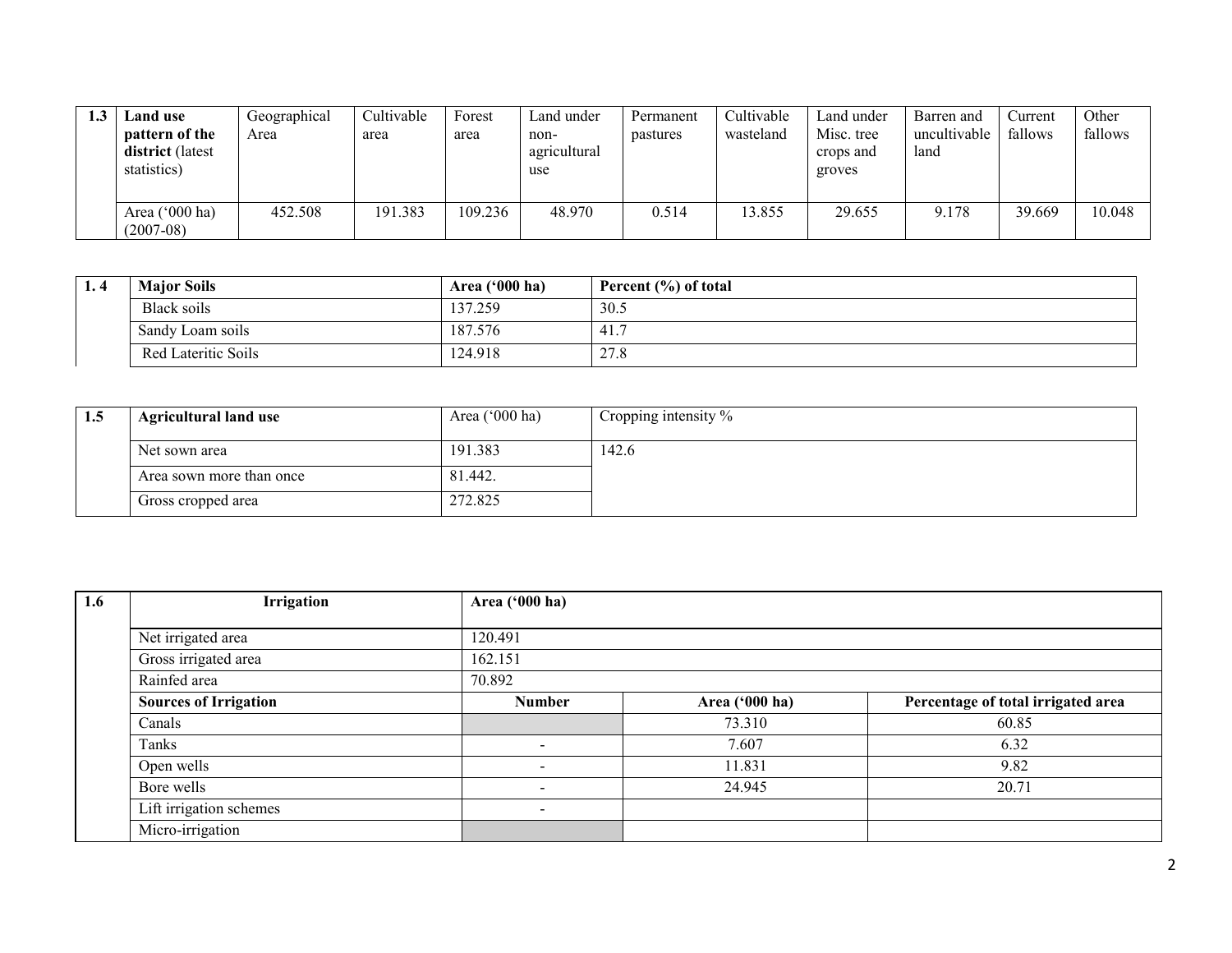| Other sources                                                                                              |                                                | 2.798       | 2.33                                                                                              |
|------------------------------------------------------------------------------------------------------------|------------------------------------------------|-------------|---------------------------------------------------------------------------------------------------|
| <b>Total Irrigated Area</b>                                                                                |                                                | 120.491     |                                                                                                   |
| Pump sets                                                                                                  | -                                              |             |                                                                                                   |
| No. of Tractors                                                                                            |                                                |             |                                                                                                   |
| Groundwater availability and use* (Data<br>source: State/Central Ground water<br><b>Department /Board)</b> | No. of blocks/Tehsils<br>$(12 \text{ Blocks})$ | $(\%)$ area | Quality of water (specify the problem<br>such as high levels of arsenic, fluoride,<br>saline etc) |
| Over exploited                                                                                             | $\overline{\phantom{a}}$                       |             |                                                                                                   |
| Critical                                                                                                   | $\overline{\phantom{a}}$                       |             |                                                                                                   |
| Semi-critical                                                                                              | $1/12$ (Rajgarh)                               |             |                                                                                                   |
| Safe                                                                                                       | 11/12                                          |             |                                                                                                   |
| Wastewater availability and use                                                                            | 1032 MCM/YR                                    |             |                                                                                                   |
| Ground water quality                                                                                       | Safe                                           |             | Safe                                                                                              |
| *over-exploited: groundwater utilization > 100%; critical: 90-100%; semi-critical: 70-90%; safe: <70%      |                                                |             |                                                                                                   |

# 1.7 Area under major field crops & horticulture (as per latest figures-Year: 2007-08)

| 1.7 | Major field crops<br>cultivated |                          | Area ('000 ha)           |              |                          |                          |                          |                          |                    |  |  |
|-----|---------------------------------|--------------------------|--------------------------|--------------|--------------------------|--------------------------|--------------------------|--------------------------|--------------------|--|--|
|     |                                 | <b>Kharif</b>            |                          |              | Rabi                     |                          |                          |                          |                    |  |  |
|     |                                 | <b>Irrigated</b>         | Rainfed                  | <b>Total</b> | <b>Irrigated</b>         | Rainfed                  | <b>Total</b>             |                          | <b>Grand</b> total |  |  |
|     | Rice                            | 77.053                   | 20.045                   | 97.098       | $\overline{\phantom{a}}$ | $\sim$                   | -                        |                          | 97.098             |  |  |
|     | Pigeonpea                       | $\overline{\phantom{0}}$ | 13.029                   | 13.029       | $\overline{\phantom{a}}$ | $\overline{\phantom{0}}$ | -                        | $\,$                     | 13.029             |  |  |
|     | Pearl millet                    | $\sim$                   | 9.207                    | 9.207        | $\overline{\phantom{0}}$ | $\overline{\phantom{a}}$ | $\overline{\phantom{0}}$ | $\overline{\phantom{0}}$ | 9.207              |  |  |
|     | Wheat                           | $\sim$                   | $\overline{\phantom{a}}$ |              | 76.898                   | 18.074                   | 94.972                   | $\sim$                   | 94.972             |  |  |
|     | Chickpea                        | $\sim$                   | $\overline{\phantom{a}}$ |              | 0.173                    | 14.050                   | 14.223                   | $\overline{\phantom{a}}$ | 14.223             |  |  |

| Horticulture crops – | Area ('000 ha)                   |  |  |  |  |  |  |
|----------------------|----------------------------------|--|--|--|--|--|--|
| Fruits               | Rainfed                          |  |  |  |  |  |  |
|                      | <b>Total</b><br><b>Irrigated</b> |  |  |  |  |  |  |
|                      |                                  |  |  |  |  |  |  |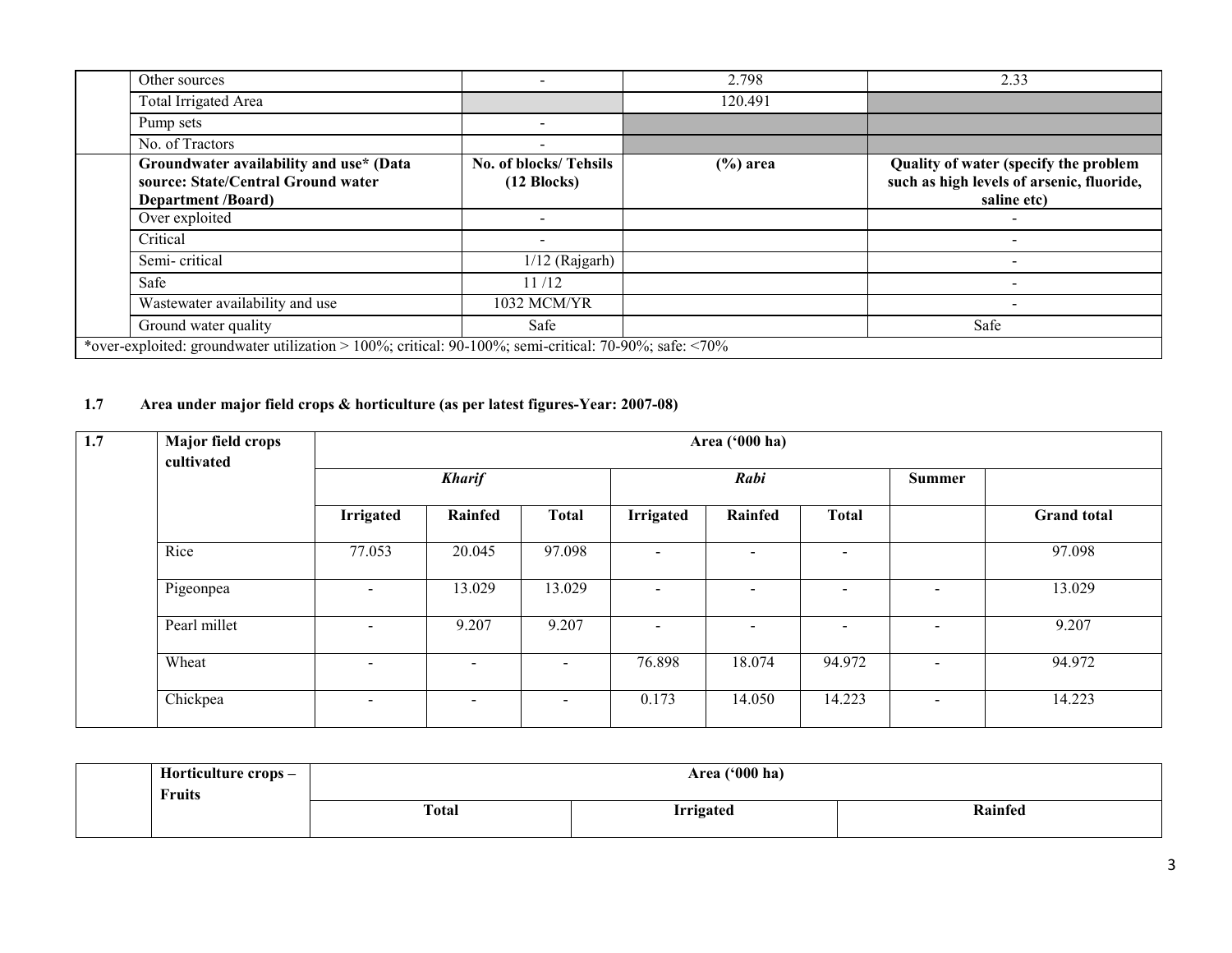| Horticulture crops -<br><b>Vegetables</b> | <b>Total</b>             | <b>Irrigated</b>         | Rainfed        |
|-------------------------------------------|--------------------------|--------------------------|----------------|
| Potato                                    | 1.981                    | 1.969                    | 0.012          |
| Onion                                     | 0.284                    | 0.281                    | 0.003          |
| Other Vegetables                          | 4.616                    | 3.498                    | 1.118          |
| <b>Medicinal and</b><br>Aromatic crops    | <b>Total</b>             | <b>Irrigated</b>         | Rainfed        |
| <b>Plantation crops</b>                   | <b>Total</b>             | <b>Irrigated</b>         | Rainfed        |
| <b>Total fodder crop</b>                  | 2.562                    | 0.638                    | 1.924          |
| <b>Grazing land</b>                       | $\overline{\phantom{a}}$ | $\overline{\phantom{a}}$ | $\blacksquare$ |
| Sericulture etc                           | $\overline{\phantom{0}}$ | $\blacksquare$           | $\sim$         |

| 1.8  | Livestock (Year 2003)                           | <b>Male ('000)</b>       | Female ('000)            | $M+F$                     | Total $(900)$            |
|------|-------------------------------------------------|--------------------------|--------------------------|---------------------------|--------------------------|
|      |                                                 |                          |                          | <b>Bellow three years</b> |                          |
|      | Non descriptive Cattle (local low yielding)     | 95.599                   | 147.369                  | 179.190                   | 422.158                  |
|      | Improved cattle                                 | $\blacksquare$           | $\sim$                   | $\overline{\phantom{a}}$  | $\blacksquare$           |
|      | Crossbred cattle                                | 2.309                    | 14.845                   | 15.408                    | 32.562                   |
|      | Non descriptive Buffaloes (local low yielding)  | 2.030                    | 97.997                   | 95.099                    | 195.126                  |
|      | <b>Descript Buffaloes</b>                       | $\overline{\phantom{0}}$ | $\sim$                   | $\sim$                    | $\sim$                   |
|      | Goat                                            | -                        | $\overline{\phantom{a}}$ |                           | 145.181                  |
|      | Sheep                                           |                          | $\overline{\phantom{a}}$ |                           | 83.329                   |
|      | Camel, Pig, Yak etc.                            | $\overline{\phantom{a}}$ |                          |                           | 23.149                   |
|      | Commercial dairy farms (Number)                 |                          | $\overline{\phantom{a}}$ |                           | $\overline{\phantom{a}}$ |
| 1.9  | <b>Poultry</b>                                  | No. of farms             |                          | Total No. of birds ('000) |                          |
|      | Commercial                                      | 284.032                  |                          |                           |                          |
|      | Backyard                                        | 29.071                   |                          | 313.103                   |                          |
| 1.10 | Fisheries (Data source: Chief Planning Officer) |                          |                          |                           |                          |
|      |                                                 |                          |                          |                           |                          |
|      | A. Capture                                      |                          |                          |                           |                          |
|      |                                                 |                          |                          |                           |                          |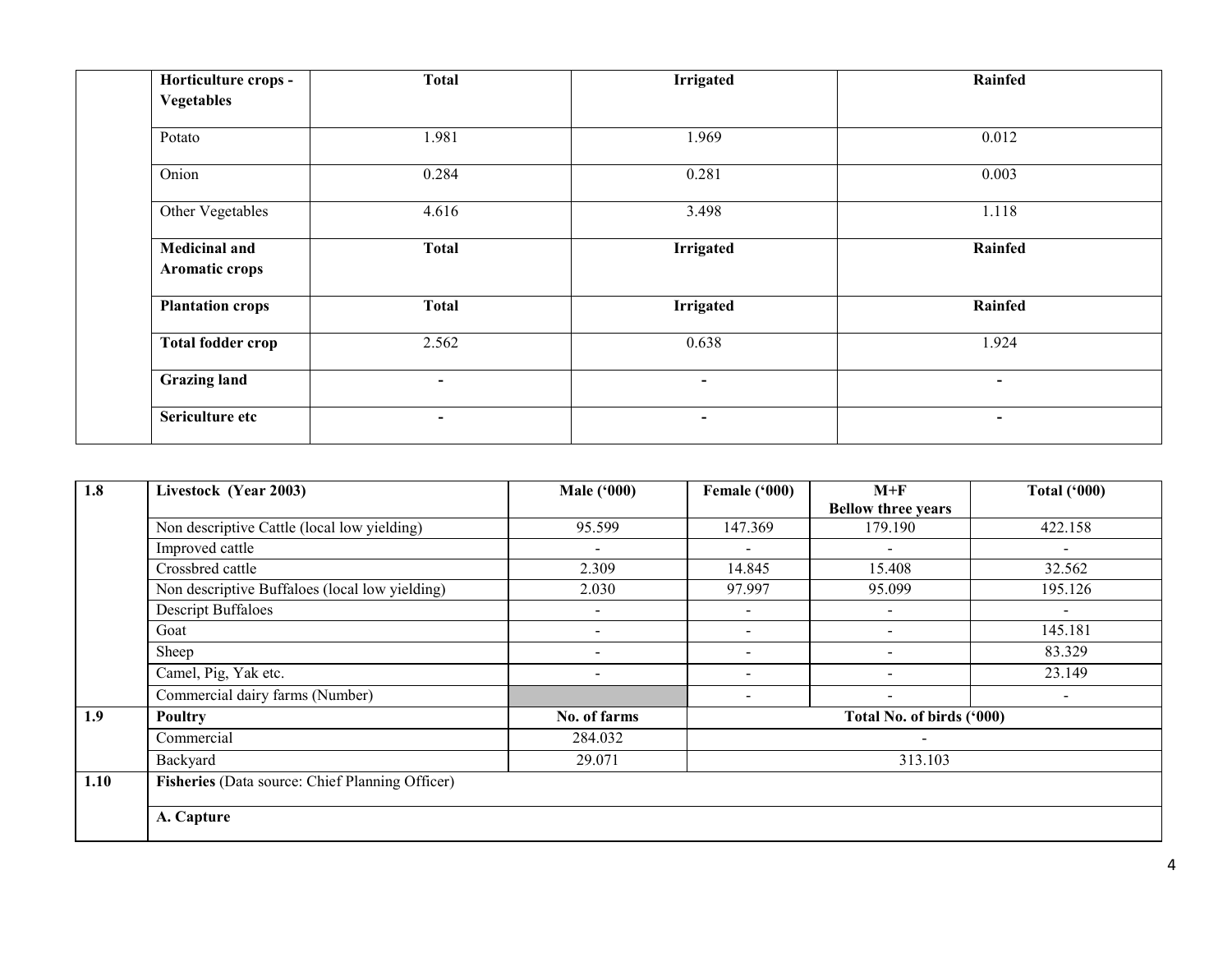| i) Marine (Data Source:<br><b>Fisheries Department)</b>     | No. of fishermen       |            | <b>Boats</b>             |                                          | <b>Nets</b>                                            |  | <b>Storage</b><br>facilities (Ice |
|-------------------------------------------------------------|------------------------|------------|--------------------------|------------------------------------------|--------------------------------------------------------|--|-----------------------------------|
|                                                             |                        | Mechanized | Non-<br>mechanized       | Mechanized<br>(Trawl nets,<br>Gill nets) | Non-mechanized (Shore<br>Seines, Stake & trap<br>nets) |  | plants etc.)                      |
|                                                             |                        |            |                          |                                          |                                                        |  |                                   |
| ii) Inland (Data Source: Fisheries<br>Department)           | No. Farmer owned ponds |            | <b>No. of Reservoirs</b> |                                          | No. of village tanks                                   |  |                                   |
|                                                             | 233                    |            | 19                       |                                          |                                                        |  |                                   |
| <b>B.</b> Culture                                           |                        |            |                          |                                          |                                                        |  |                                   |
|                                                             |                        |            |                          | Water Spread Area (ha)                   | Yield (t/ha)                                           |  | Production ('000 tons)            |
| i) Brackish water (Data Source: MPEDA/Fisheries Department) |                        |            |                          |                                          |                                                        |  |                                   |
| ii) Fresh water (Data Source: Fisheries Department)         |                        |            |                          | 4408.89                                  |                                                        |  | 0.773                             |

## 1.11 Production and Productivity of major crops

| 1.11 | Name of                          |                          | <b>Kharif</b>            |                          | Rabi                     |                          | <b>Summer</b>            | <b>Total</b>             |                          | Crop                                |
|------|----------------------------------|--------------------------|--------------------------|--------------------------|--------------------------|--------------------------|--------------------------|--------------------------|--------------------------|-------------------------------------|
|      | crop                             | Production<br>('000 t)   | Productivity<br>(kg/ha)  | Production<br>('000 t)   | Productivity<br>(kg/ha)  | Production<br>('000 t)   | Productivity<br>(kg/ha)  | Production<br>('000 t)   | Productivity<br>(kg/ha)  | residue as<br>fodder ('000<br>tons) |
|      | <b>Major Field crops</b>         |                          |                          |                          |                          |                          |                          |                          |                          |                                     |
|      | Rice                             | 156.268                  | 1597                     |                          |                          | $\overline{a}$           | $\overline{\phantom{0}}$ | 156.268                  | 1597                     |                                     |
|      | Wheat                            | $\overline{\phantom{0}}$ |                          | 183.216                  | 1821                     |                          |                          | 183.216                  | 1821                     |                                     |
|      | Chickpea                         | $\overline{\phantom{a}}$ | $\overline{\phantom{a}}$ | 15.026                   | 984                      | $\overline{\phantom{0}}$ | $\overline{\phantom{0}}$ | 15.026                   | 984.2                    |                                     |
|      | Pigeonpea                        | 10.132                   | 758                      |                          | $\overline{\phantom{0}}$ | $\overline{\phantom{a}}$ | $\overline{\phantom{0}}$ | 10.132                   | 758.2                    |                                     |
|      | Pearlmillet                      | 10.490                   | 1073                     | $\overline{\phantom{a}}$ | $\blacksquare$           | $\overline{\phantom{a}}$ | $\overline{\phantom{a}}$ | 10.490                   | 1073                     |                                     |
|      | <b>Major Horticultural crops</b> |                          |                          |                          |                          |                          |                          |                          |                          |                                     |
|      | $\overline{\phantom{0}}$         | $\sim$                   | $\blacksquare$           | $\overline{\phantom{0}}$ | $\overline{\phantom{0}}$ |                          | $\overline{\phantom{0}}$ | $\overline{\phantom{0}}$ | $\overline{\phantom{0}}$ | $\overline{\phantom{0}}$            |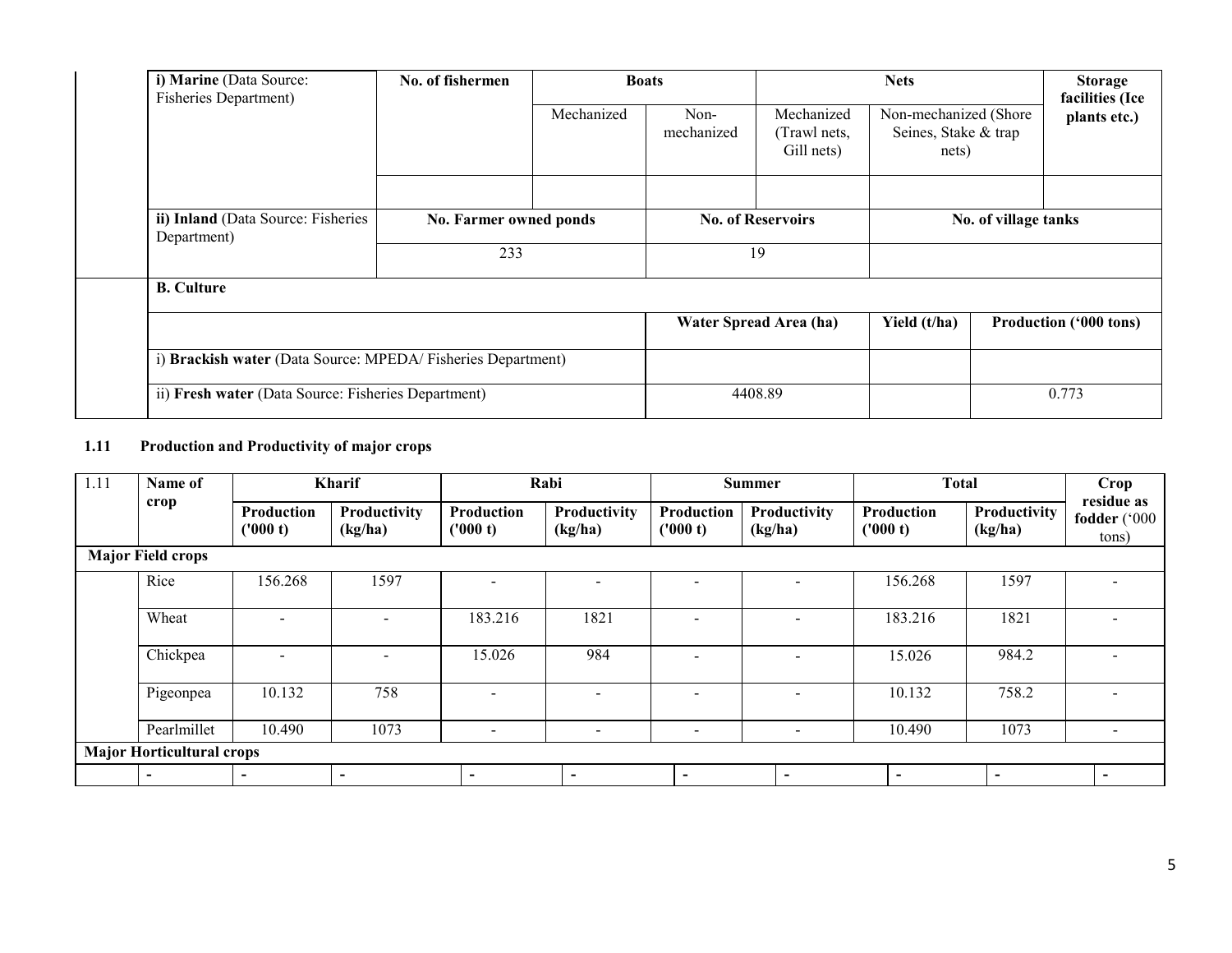| 1.12 | Sowing window for 5<br>major field crops | <b>Rice</b>                         | Pigeonpea                       | <b>Pearl millet</b>   | Wheat                           | Chickpea                        |
|------|------------------------------------------|-------------------------------------|---------------------------------|-----------------------|---------------------------------|---------------------------------|
|      | Kharif-Rainfed                           | $3rd$ week of June to $1st$ week of | week July to                    | $4th$ week of July to |                                 |                                 |
|      |                                          | July                                | $4^{\text{th}}$<br>week of July | $3rd$ week of August  |                                 |                                 |
|      | Kharif-Irrigated                         | $1st$ week of June to $4th$ week of |                                 |                       |                                 |                                 |
|      |                                          | June (Nursery)                      |                                 |                       |                                 |                                 |
|      | Rabi-Rainfed                             |                                     |                                 |                       | 3 <sup>rd</sup> week of October | 3 <sup>rd</sup> week of October |
|      |                                          |                                     |                                 |                       | to $3^{\text{rd}}$ week of      | to $4^{\text{th}}$ week of      |
|      |                                          |                                     |                                 |                       | November                        | October                         |
|      | Rabi-Irrigated                           |                                     |                                 |                       | $3rd$ week of                   | $4th$ week of October           |
|      |                                          |                                     |                                 |                       | November to $4th$               | to $3rd$ week of                |
|      |                                          |                                     |                                 |                       | week of November                | November                        |
|      | Summer irrigated                         |                                     |                                 |                       |                                 |                                 |

| 1.13 | What is the major contingency the district is prone to? | Regular | Occasional | <b>None</b> |
|------|---------------------------------------------------------|---------|------------|-------------|
|      | Drought                                                 |         |            |             |
|      | Flood                                                   |         |            |             |
|      | Cyclone                                                 |         |            |             |
|      | Hail storm                                              |         |            |             |
|      | Heat wave                                               |         |            |             |
|      | Cold wave                                               |         |            |             |
|      | Frost                                                   |         |            |             |
|      | Sea water intrusion                                     |         |            |             |
|      | Pests and disease outbreak                              |         |            |             |
|      | Fog                                                     |         |            |             |

| 1.14 | <b>Include Digital maps of</b><br>the district for | Location map of district within State as Annexure I | Enclosed: Yes |
|------|----------------------------------------------------|-----------------------------------------------------|---------------|
|      |                                                    | Mean annual rainfall as Annexure II                 | Enclosed: Yes |
|      |                                                    | Soil map as Annexure III                            | Enclosed: Yes |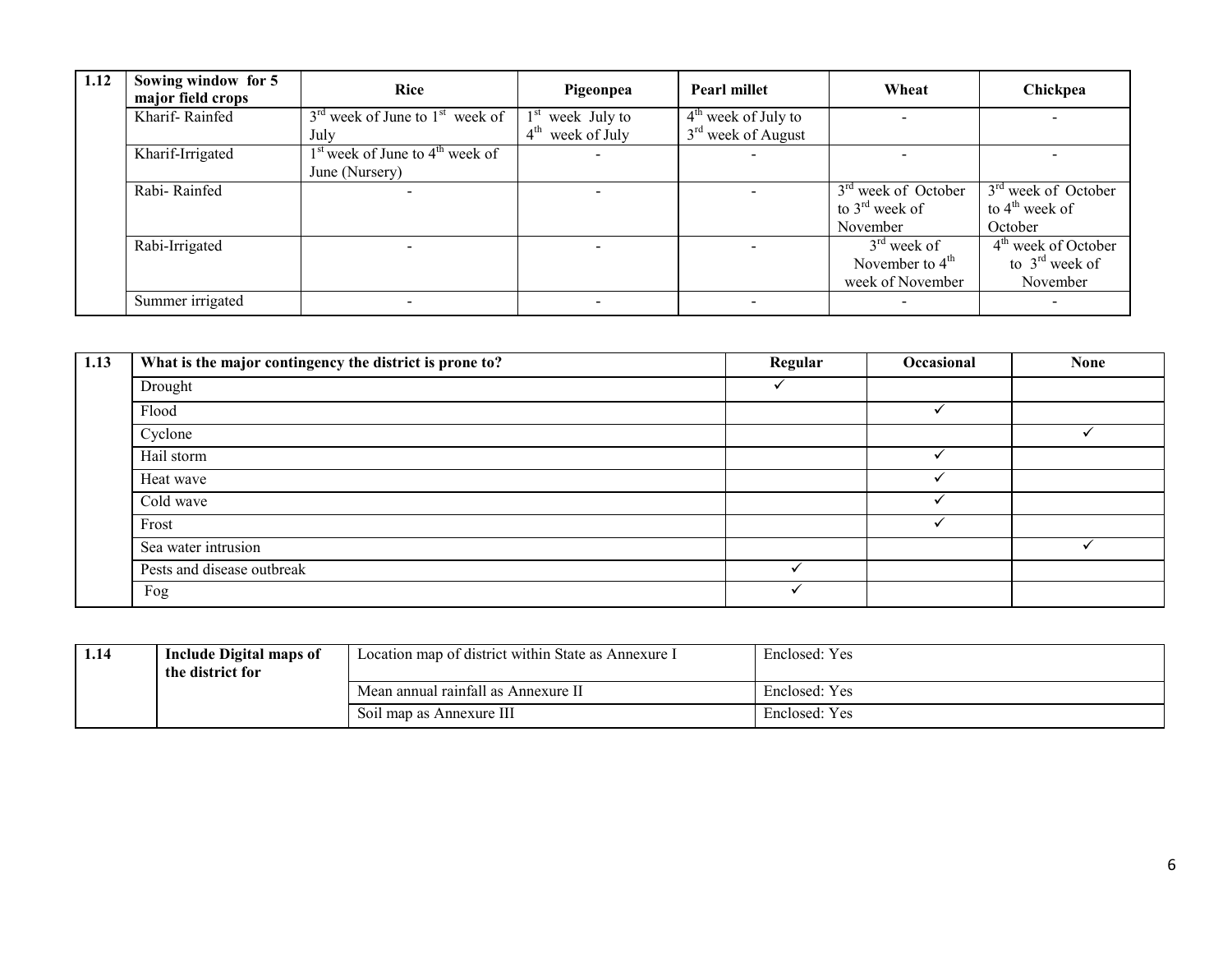#### Annexure-1: Location map of Mirzapur district within State

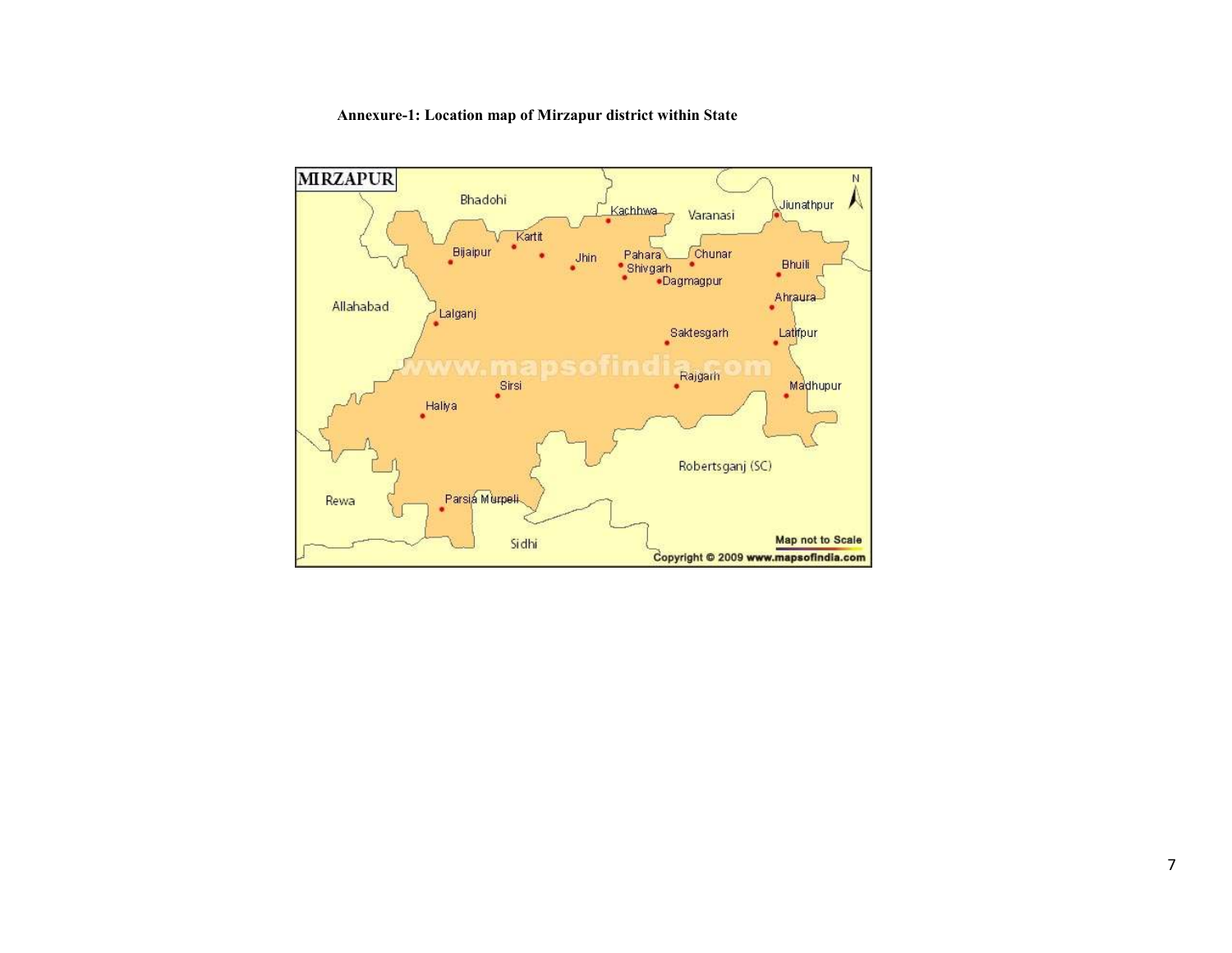# Annexure-II: Mean Monthly Rainfall(mm)

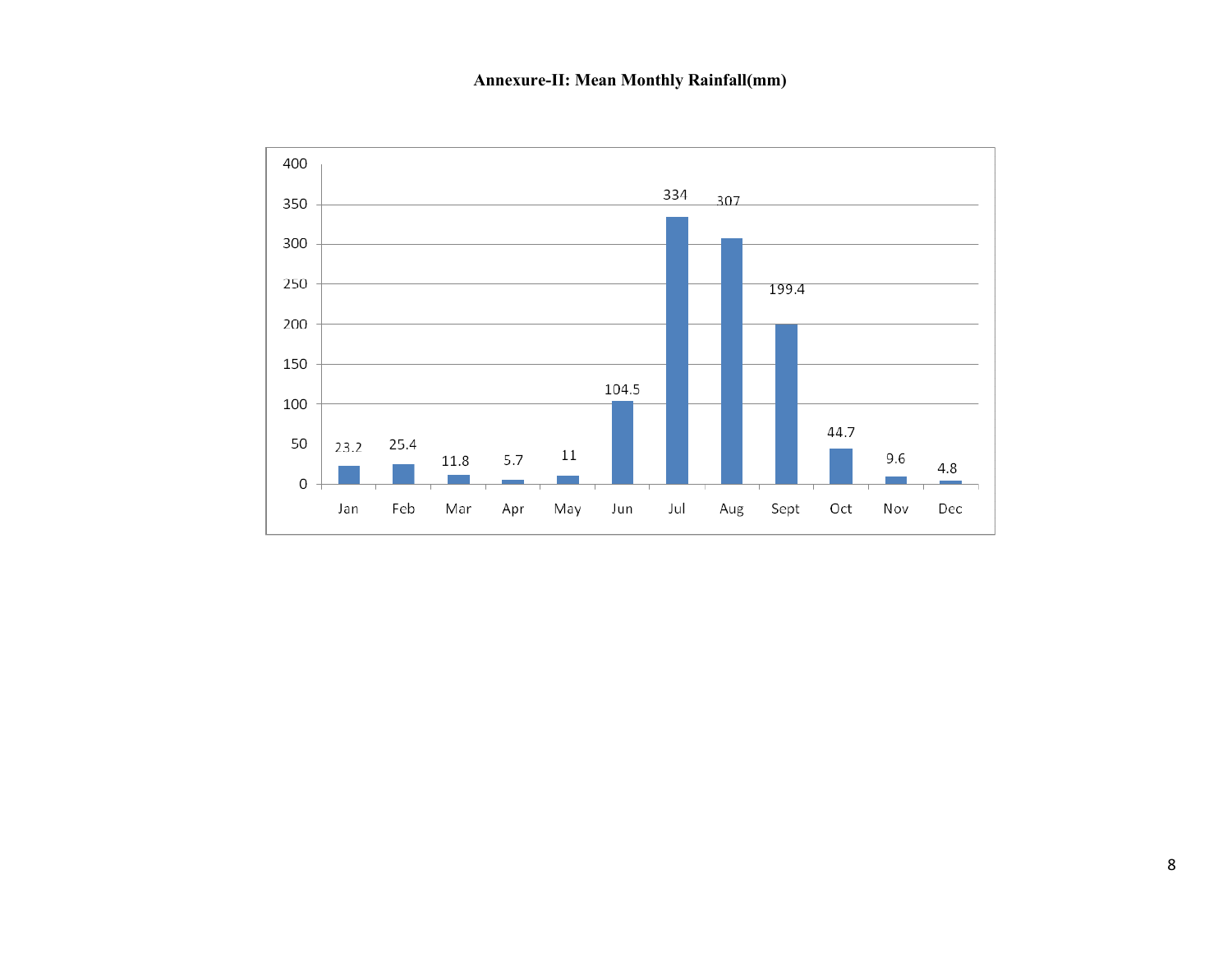#### Annexure –III : Soil fertility Map of Mirzapur District

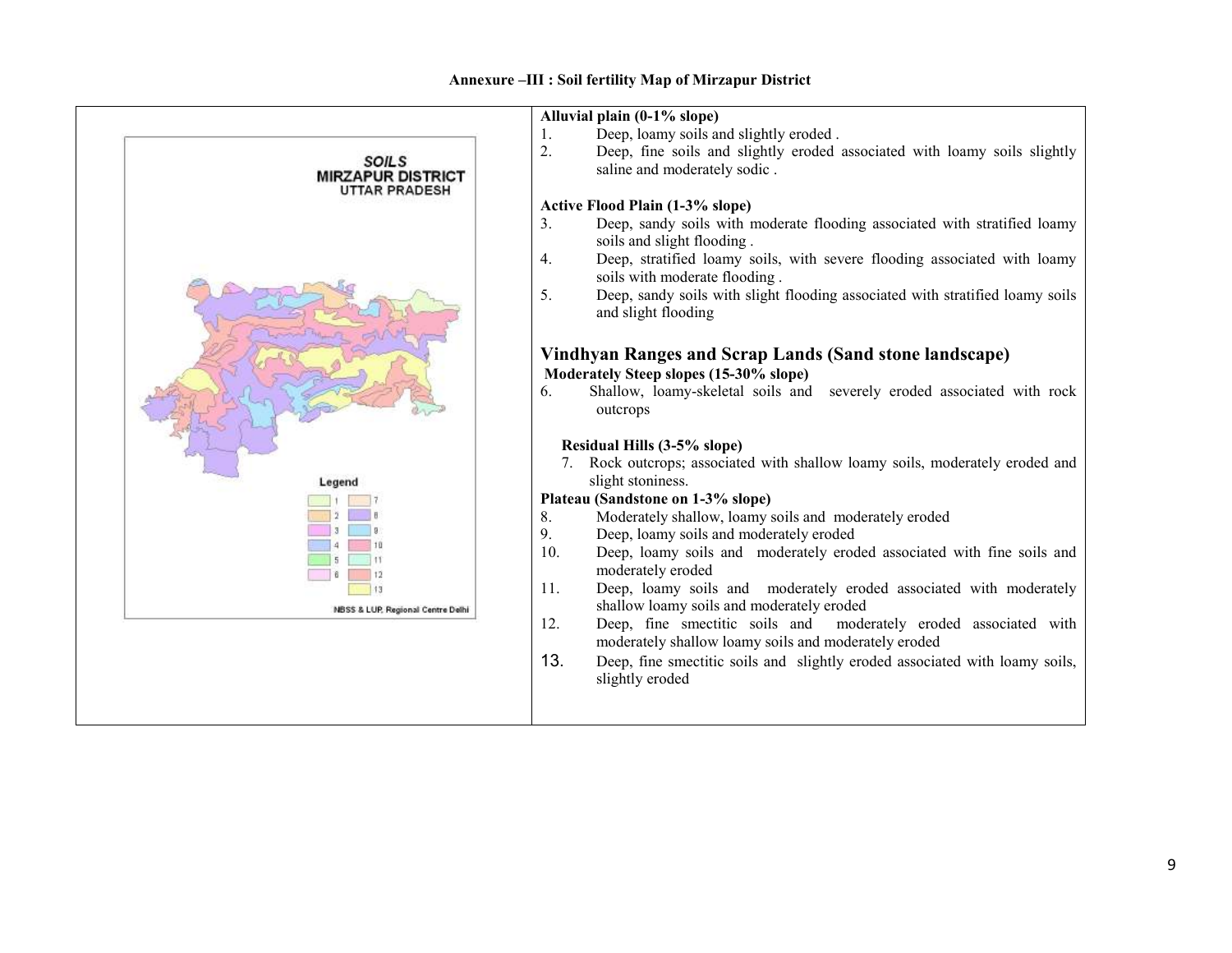#### 2.0 Strategies for weather related contingencies

## 2.1 Drought

# 2.1.1 Rainfed situation

| Condition                                         |                                                     |                                                                                                                                                                                                                                                                                              |                                                                                                                                | <b>Suggested Contingency measures</b>                                                                                                                                                                                                                                                                                                                   |                                                                                                                                    |
|---------------------------------------------------|-----------------------------------------------------|----------------------------------------------------------------------------------------------------------------------------------------------------------------------------------------------------------------------------------------------------------------------------------------------|--------------------------------------------------------------------------------------------------------------------------------|---------------------------------------------------------------------------------------------------------------------------------------------------------------------------------------------------------------------------------------------------------------------------------------------------------------------------------------------------------|------------------------------------------------------------------------------------------------------------------------------------|
| <b>Early season</b><br>drought (delayed<br>onset) | <b>Major Farming</b><br>situation                   | <b>Normal Crop / Cropping</b><br>system                                                                                                                                                                                                                                                      | Change in crop / cropping<br>system <sup>c</sup> including variety                                                             | <b>Agronomic measures</b>                                                                                                                                                                                                                                                                                                                               | <b>Remarks</b> on<br>Implementation                                                                                                |
| Delay by 2 weeks<br>1 <sup>st</sup> week of July  | Upland undulating<br>topography full of<br>hillocks | <b>Sequence cropping:</b><br>Rice-Chickpea<br>Rice-Lentil<br>Rice-Mustard<br>Rice-Barley<br>$Rice-Wheat$<br>Pearl millet- Chickpea<br>Pearl millet-Lentil<br>Sorghum - Chickpea<br>Sorghum - Lentil<br>Inter cropping:<br>Pigeonpea+ Pearl millet<br>Pigeonpea+ Sesame<br>Pigeonpea+ Sorghum | Rice: NDR 97, NDR 118,<br>Barani Deep, Vandana, Govind<br>Intercropping of Pigeonpea +<br>Sesame<br>Pigeonpea: Bahar, Narendra | Sowing with seed cum<br>ferti drills and resowing<br>if no proper germination.<br>Weed management<br>through dryland weeder<br>& also through<br>weedicides.<br>Thinning of population,<br>conservation furrow,<br>interculture.<br>Surface water<br>management<br>Sowing of pigeonpea $+$<br>sesame on ridges<br>Wider spacing of<br>Pigeonpea at 90cm | Breeder seed may be<br>obtained from the<br>University (NDUAT)<br>Seed drills under RKVY<br>Supply of seeds through<br><b>NFSM</b> |
|                                                   |                                                     |                                                                                                                                                                                                                                                                                              | Arahar-1, MalviyaVakas(MA6),<br>Malviya Chamtkar (MA13)<br>Sesame: Type 4, T-12, T-13,<br>Shekhar, GT1, TC 25 &TC 289          | and normal spacing of<br>sesame $i.$ e. 30 cm for<br>mono culmed and 45 cm<br>for branched genotypes.                                                                                                                                                                                                                                                   |                                                                                                                                    |

| <b>Condition</b>                                  |                                                     |                                                                    | <b>Suggested Contingency measures</b>                 |                                                                                             |                                                                  |  |
|---------------------------------------------------|-----------------------------------------------------|--------------------------------------------------------------------|-------------------------------------------------------|---------------------------------------------------------------------------------------------|------------------------------------------------------------------|--|
| <b>Early season</b><br>drought (delayed<br>onset) | <b>Major Farming</b><br>situation                   | <b>Normal Crop/cropping system</b>                                 | Change in crop/cropping<br>system                     | <b>Agronomic measures</b>                                                                   | <b>Remarks</b> on<br>Implementation                              |  |
| Delay by 4 weeks<br>$3rd$ week of July            | Upland undulating<br>topography full of<br>hillocks | Sequence cropping:<br>Rice-Chickpea<br>Rice-Lentil<br>Rice-Mustard | Replace rice with greengram,<br>blackgram and sorghum | Re sowing of rice crop to<br>have proper germination<br>or gap filling for proper<br>stand. | Seed drills under RKVY<br>Supply of seeds through<br><b>NFSM</b> |  |
|                                                   |                                                     | Rice-Barley                                                        |                                                       | Interculture, thinning,                                                                     |                                                                  |  |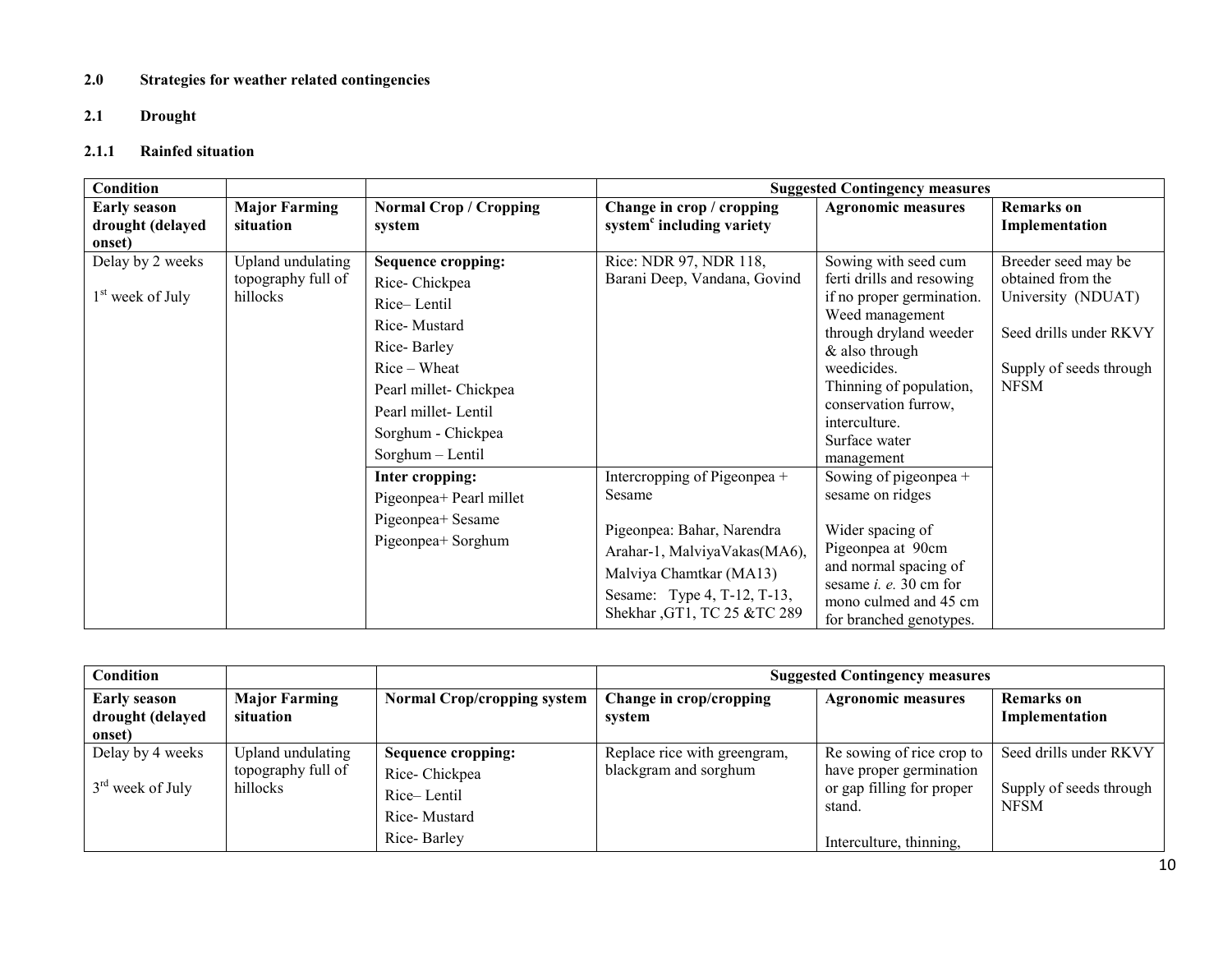| $Rice-Wheat$<br>Pearl millet- Chickpea<br>Pearl millet-Lentil<br>Sorghum - Chickpea<br>Sorghum - Lentil |                                                                                                                                                                                                                                   | conservation furrow.<br>Sowing the crops<br>through seed cum ferti<br>drills<br>Split nutrient application<br>wherever necessary                                                                  |
|---------------------------------------------------------------------------------------------------------|-----------------------------------------------------------------------------------------------------------------------------------------------------------------------------------------------------------------------------------|---------------------------------------------------------------------------------------------------------------------------------------------------------------------------------------------------|
| Inter cropping:<br>Pigeonpea+ Pearl millet<br>Pigeonpea+ Sesame<br>Pigeonpea+ Sorghum                   | Pigeonpea + Sesame/<br>Greengram/Blackgram<br>Blackgram: Type 9,<br>Pant U 19, Pant U 35, Narendra<br>Urd 1 & Azad Urd-3<br>Greengram: Pant Mung -8,<br>PDM-11, Samrat, Jyoti, Jagriti,<br>Janpriya, Jan Chetana & Jan<br>Kalyani | Sowing of pigeonpea +<br>sesame on ridges,<br>Wider spacing of<br>Pigeonpea at 90cm<br>and normal spacing of<br>sesame <i>i. e.</i> 30 cm for<br>mono culmed and 45 cm<br>for branched genotypes. |

| Condition                                          |                                                     |                                                                                                                                                                                              |                                                 | <b>Suggested Contingency measures</b>                                                 |                                                                                                  |
|----------------------------------------------------|-----------------------------------------------------|----------------------------------------------------------------------------------------------------------------------------------------------------------------------------------------------|-------------------------------------------------|---------------------------------------------------------------------------------------|--------------------------------------------------------------------------------------------------|
| <b>Early season</b><br>drought (delayed<br>onset)  | <b>Major Farming</b><br>situation                   | <b>Normal Crop/cropping system</b>                                                                                                                                                           | Change in crop/cropping<br>system               | <b>Agronomic measures</b>                                                             | <b>Remarks</b> on<br>Implementation                                                              |
| Delay by 6 weeks<br>1 <sup>st</sup> week of August | Upland undulating<br>topography full of<br>hillocks | Sequence cropping:<br>Rice-Chickpea<br>Rice-Lentil<br>Rice-Mustard<br>Rice-Barley<br>$Rice-Wheat$<br>Pearl millet- Chickpea<br>Pearl millet-Lentil<br>Sorghum - Chickpea<br>Sorghum - Lentil | Replace rice with Greengram<br>and Pearl millet | Sowing through seed<br>cum ferti drills<br>25% enhanced nutrients<br>Intercultivation | Seed drills under RKVY<br>Supply of seeds through<br><b>NFSM</b>                                 |
|                                                    |                                                     | Inter cropping:<br>Pigeonpea+ Pearl millet<br>Pigeonpea+ Sesame<br>Pigeonpea+ Sorghum                                                                                                        | Pigeonpea + Pearl millet/<br>Greengram          | Sowing of Pigeonpea +<br>intercrops on ridges.<br>Wider spacing of<br>Pigeonpea 90cm. | Breeder seed of<br>pigeonpea and green<br>gram can be obtained<br>from the University<br>(B.H.U) |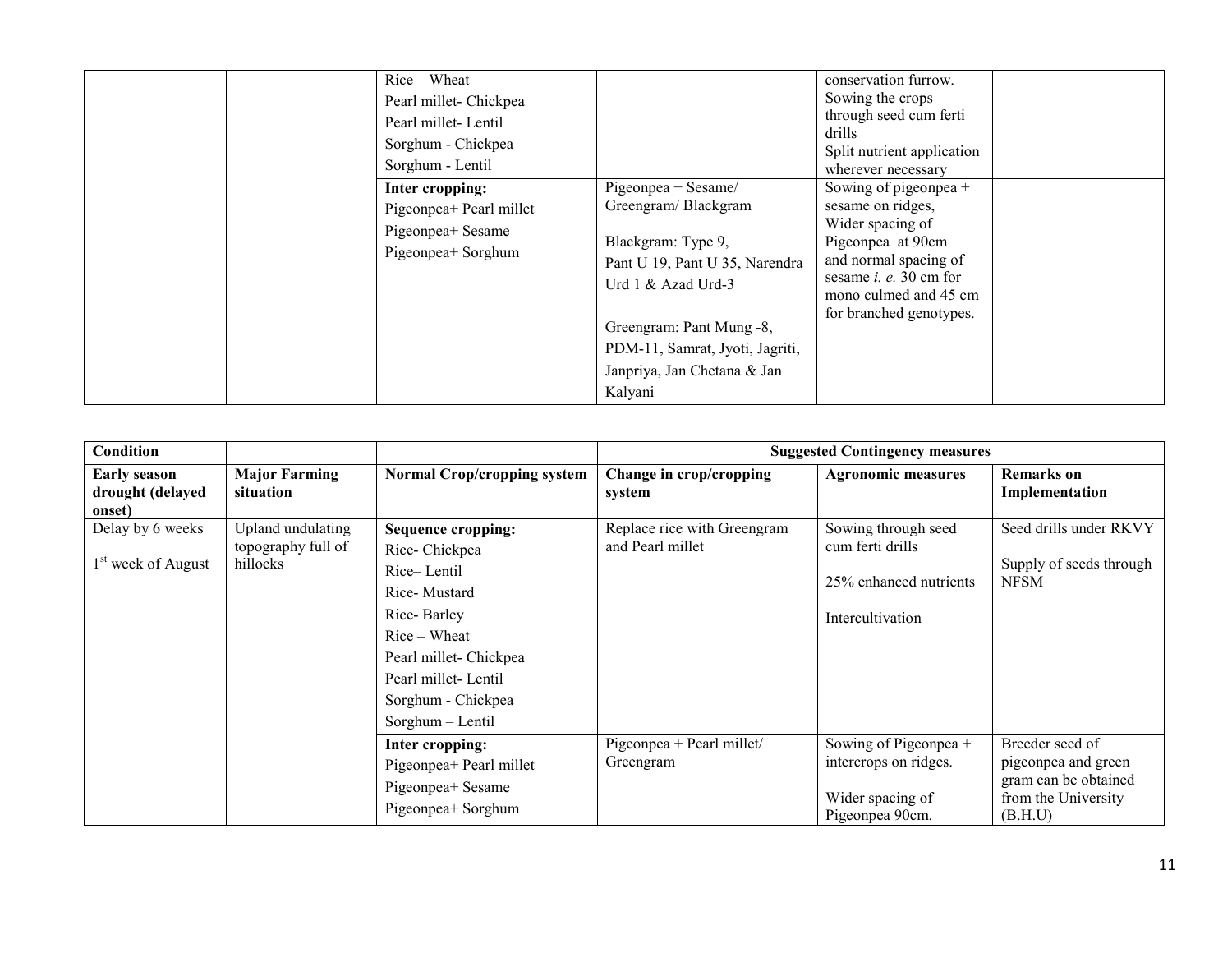| <b>Condition</b>                                   |                                                     |                                                                                                                                                                                              |                                                                                                                                         | <b>Suggested Contingency measures</b>                                                             |                                                                                  |
|----------------------------------------------------|-----------------------------------------------------|----------------------------------------------------------------------------------------------------------------------------------------------------------------------------------------------|-----------------------------------------------------------------------------------------------------------------------------------------|---------------------------------------------------------------------------------------------------|----------------------------------------------------------------------------------|
| <b>Early season</b><br>drought (delayed<br>onset)  | <b>Major Farming</b><br>situation                   | <b>Normal Crop/cropping system</b>                                                                                                                                                           | Change in crop/cropping<br>system                                                                                                       | <b>Agronomic measures</b>                                                                         | <b>Remarks</b> on<br>Implementation                                              |
| Delay by 8 weeks<br>3 <sup>rd</sup> week of August | Upland undulating<br>topography full of<br>hillocks | Sequence cropping:<br>Rice-Chickpea<br>Rice-Lentil<br>Rice-Mustard<br>Rice-Barley<br>$Rice-Wheat$<br>Pearl millet- Chickpea<br>Pearl millet-Lentil<br>Sorghum - Chickpea<br>Sorghum - Lentil | Replace rice with Pearl millet<br>Pearl millet : WCC 75, Raj 171,<br>Pusa 23                                                            | Wider spacing of 45cm<br>for Pearl millet<br>Maintain Normal<br>population<br>Ridge-furrow sowing | Seed drills under RKVY<br>Supply of seeds through<br><b>NFSM</b>                 |
|                                                    |                                                     | Inter cropping:<br>Pigeonpea+ Pearl millet<br>Pigeonpea+ Sesame<br>Pigeonpea+ Sorghum                                                                                                        | Intercropping of Pigeonpea +<br>Pearl millet<br>Pigeonpea: Bahar, Narendra<br>Arahar-1, Malviya Vakas(MA6)<br>& Malviya Chamtkar (MA13) | Sowing of pigeon pea +<br>pearl millet on ridges.<br>Wider spacing of Pigeon<br>pea at 90cm.      | Breeder seed of pigeon<br>pea can be obtained<br>from the University<br>(B.H.U.) |

| Condition                                                                                                          |                                                     |                                                                                                                                                                                 |                                                                                                                                                  | <b>Suggested Contingency measures</b>                          |                                     |
|--------------------------------------------------------------------------------------------------------------------|-----------------------------------------------------|---------------------------------------------------------------------------------------------------------------------------------------------------------------------------------|--------------------------------------------------------------------------------------------------------------------------------------------------|----------------------------------------------------------------|-------------------------------------|
| Early season drought<br>(Normal onset)                                                                             | <b>Major Farming</b><br>situation                   | <b>Normal Crop/cropping</b><br>system                                                                                                                                           | Crop management                                                                                                                                  | Soil nutrient &<br>moisture conservation<br>measues            | <b>Remarks</b> on<br>Implementation |
| Normal onset followed<br>by 15-20 days dry spell<br>after sowing leading to<br>poor germination/crop<br>stand etc. | Upland undulating<br>topography full of<br>hillocks | <b>Sequence cropping:</b><br>Rice-Chickpea<br>Rice-Lentil<br>Rice-Mustard<br>Rice-Barley<br>$Rice-Wheat$<br>Pearl millet- Chickpea<br>Pearl millet-Lentil<br>Sorghum - Chickpea | Use of drought tolerant rice<br>varieties: NDR 97, Tulsi,<br>Vandana, Govind, Shushka<br>Samrat<br>Resowing $&$ gap filling,<br>Intercultivation | Use of additional N<br>$\omega$ 10kg/ha<br>Conservation furrow |                                     |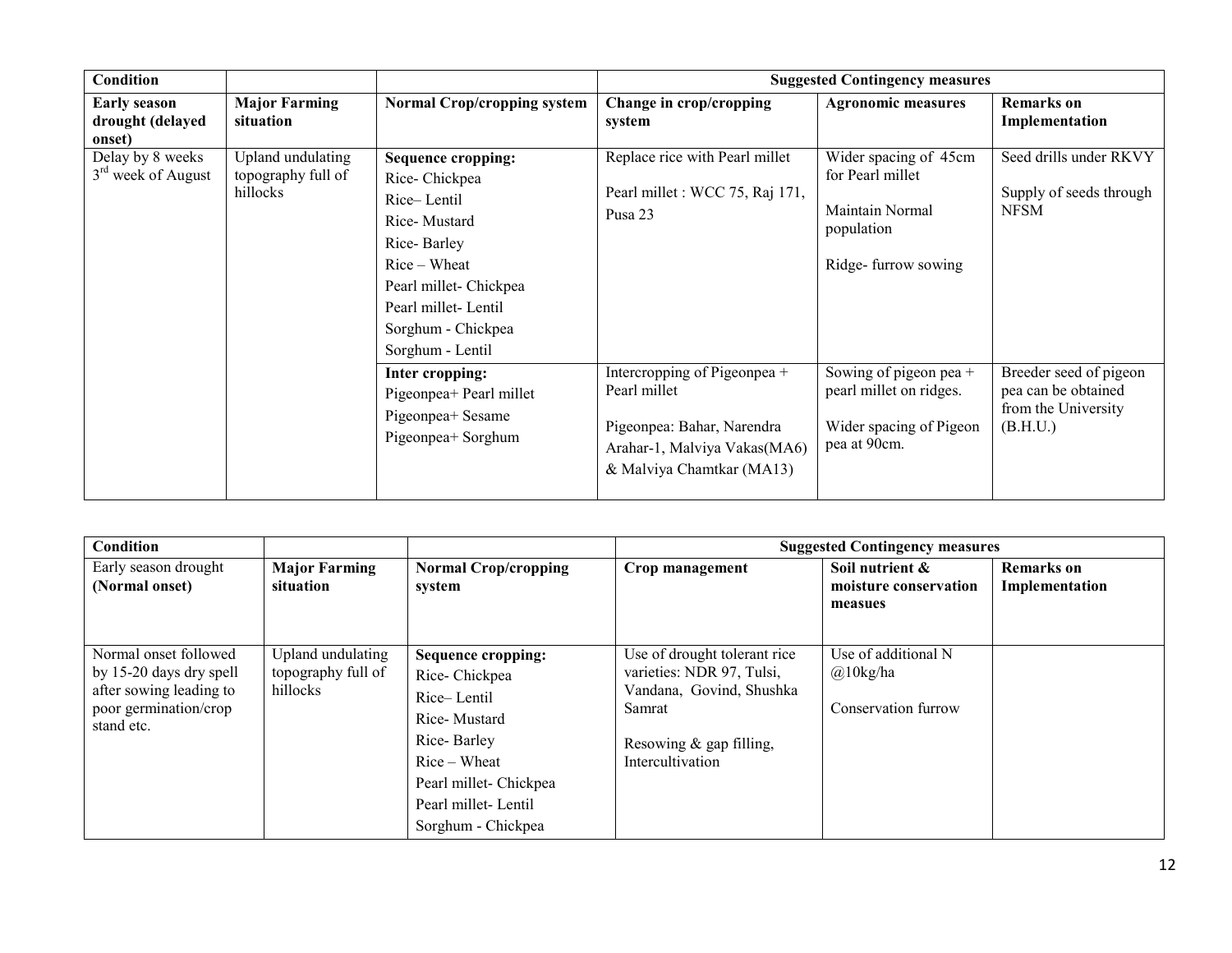| Sorghum - Lentil                                                                      |                                                            |                                                                       |  |
|---------------------------------------------------------------------------------------|------------------------------------------------------------|-----------------------------------------------------------------------|--|
| Inter cropping:<br>Pigeonpea+ Pearl millet<br>Pigeonpea+ Sesame<br>Pigeonpea+ Sorghum | Thinning to maintain proper<br>distance between the plants | Conservation tillage<br>and spray of 2% urea as<br>foliar application |  |

| Condition                                                                                        |                                                     |                                                                                                                                                                                                     |                                                                                                              | <b>Suggested Contingency measures</b>                                                                  |                                     |
|--------------------------------------------------------------------------------------------------|-----------------------------------------------------|-----------------------------------------------------------------------------------------------------------------------------------------------------------------------------------------------------|--------------------------------------------------------------------------------------------------------------|--------------------------------------------------------------------------------------------------------|-------------------------------------|
| Mid season drought<br>(long dry spell,<br>consecutive 2 weeks<br>rainless $(>2.5$ mm)<br>period) | <b>Major Farming</b><br>situation                   | <b>Normal Crop/cropping</b><br>system                                                                                                                                                               | Crop management                                                                                              | Soil nutrient & moisture<br>conservation measues                                                       | <b>Remarks</b> on<br>Implementation |
| At vegetative stage                                                                              | Upland undulating<br>topography full of<br>hillocks | <b>Sequence cropping:</b><br>Rice-Chickpea<br>Rice-Lentil<br>Rice-Mustard<br>Rice-Barley<br>$Rice-Wheat$<br>Pearl millet- Chickpea<br>Pearl millet-Lentil<br>Sorghum - Chickpea<br>Sorghum - Lentil | Life saving irrigation if<br>possible<br>Dust/straw mulch<br>Thinning<br>Inter row harrowing                 | Use of additional N<br>$@10$ kg/ha<br>Spray of 2% urea as foliar<br>application<br>Conservation furrow |                                     |
|                                                                                                  |                                                     | Inter cropping:<br>Pigeonpea+ Pearl millet<br>Pigeonpea+ Sesame<br>Pigeonpea+ Sorghum                                                                                                               | Earthing up in Pigeonpea,<br>Thinning to maintain proper<br>distance between the plants.<br>Intercultivation | Conservation tillage<br>Spray of 2% urea as foliar<br>application                                      |                                     |

| Condition         |                      |                                    | <b>Suggested Contingency measures</b> |                        |                        |
|-------------------|----------------------|------------------------------------|---------------------------------------|------------------------|------------------------|
| Mid season        | <b>Major Farming</b> | <b>Normal Crop/cropping system</b> | Crop management                       | Soil nutrient &        | <b>Remarks</b> on      |
| drought (long dry | situation            |                                    |                                       | moisture conservation  | Implementation         |
| spell)            |                      |                                    |                                       | measures               |                        |
| At flowering/     | Upland undulating    | Sequence cropping:                 | Life saving irrigation if possible    | 1) Spraying of 2% urea | Linkage to NREGS $\&$  |
| fruiting stage    | topography full of   | Rice-Chickpea                      |                                       | as foliar application. | CLDP in the spare time |
|                   | hillocks             | Rice-Lentil                        | Dust/straw mulch                      |                        |                        |
|                   | Rice-Mustard         | Inter row harrowing                | 2) KCl Spray                          |                        |                        |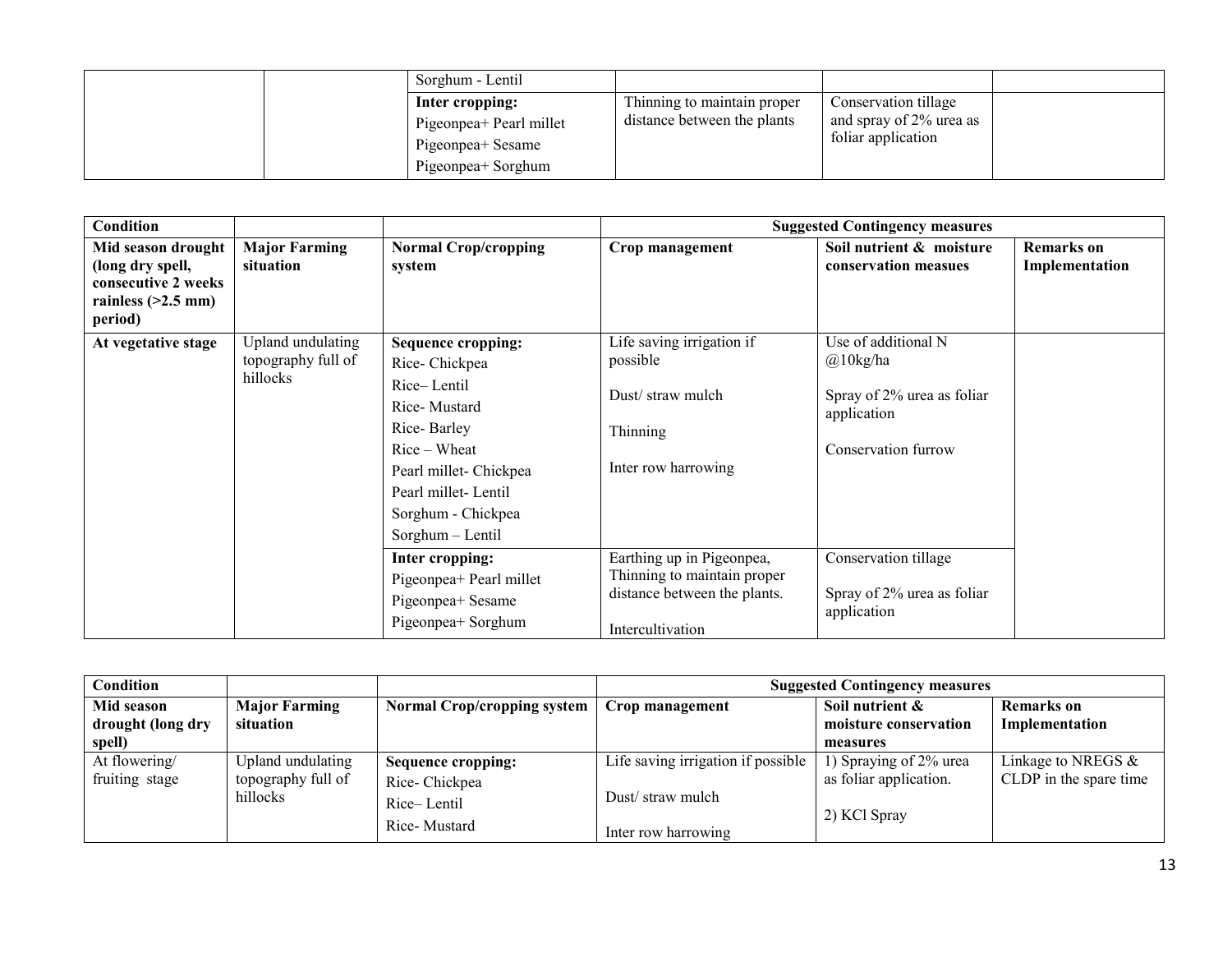| Rice-Barley<br>$Rice-Wheat$<br>Pearl millet- Chickpea<br>Pearl millet-Lentil<br>Sorghum - Chickpea<br>Sorghum - Lentil | Defoliate older leaves<br>Harvesting at physiological<br>maturity.                                                                                                           |                                                                  |  |
|------------------------------------------------------------------------------------------------------------------------|------------------------------------------------------------------------------------------------------------------------------------------------------------------------------|------------------------------------------------------------------|--|
| Inter cropping:<br>Pigeonpea+ Pearl millet<br>Pigeonpea+ Sesame<br>Pigeonpea+ Sorghum                                  | Life saving irrigation if<br>possible.<br>Harvesting of intercrops at<br>physiological maturity.<br>Harvesting of Pearl millet $\&$<br>Sorghum crops for fodder<br>purposes. | 1) Spraying of 2% urea<br>as foliar application.<br>2) KCl Spray |  |

| Condition                                                   |                                                     |                                                                                                                                                                                                     | <b>Suggested Contingency measures</b>                                                                                                                                  |                                                                                                                                        |                                              |  |
|-------------------------------------------------------------|-----------------------------------------------------|-----------------------------------------------------------------------------------------------------------------------------------------------------------------------------------------------------|------------------------------------------------------------------------------------------------------------------------------------------------------------------------|----------------------------------------------------------------------------------------------------------------------------------------|----------------------------------------------|--|
| <b>Terminal drought</b><br>(Early withdrawal<br>of monsoon) | <b>Major Farming</b><br>situation                   | <b>Normal Crop/cropping system</b>                                                                                                                                                                  | Crop management                                                                                                                                                        | <b>Rabi Crop planning</b>                                                                                                              | <b>Remarks</b> on<br>Implementation          |  |
|                                                             | Upland undulating<br>topography full of<br>hillocks | <b>Sequence cropping:</b><br>Rice-Chickpea<br>Rice-Lentil<br>Rice-Mustard<br>Rice-Barley<br>$Rice-Wheat$<br>Pearl millet- Chickpea<br>Pearl millet-Lentil<br>Sorghum - Chickpea<br>Sorghum - Lentil | Life saving irrigation if<br>possible.<br>Dust/straw mulch<br>Inter row harrowing<br>Defoliate older leaves<br>Harvesting at physiological<br>maturity.                | Sowing of <i>Toria</i> in the<br>month of September<br>(Type 9 & Bhawani)<br>Conservation tillage<br>Deep ploughing with<br>rotavater. | Linkage to NREGS &<br>CLDP in the spare time |  |
|                                                             |                                                     | Inter cropping:<br>Pigeonpea+ Pearl millet<br>Pigeonpea+ Sesame<br>Pigeonpea+ Sorghum                                                                                                               | Harvesting of intercrop at<br>physiological maturity.<br>Earthing up of Pigeonpea<br>2)<br>Harvesting of Pearl millet<br>3)<br>& Sorghum crops for<br>fodder purposes. |                                                                                                                                        |                                              |  |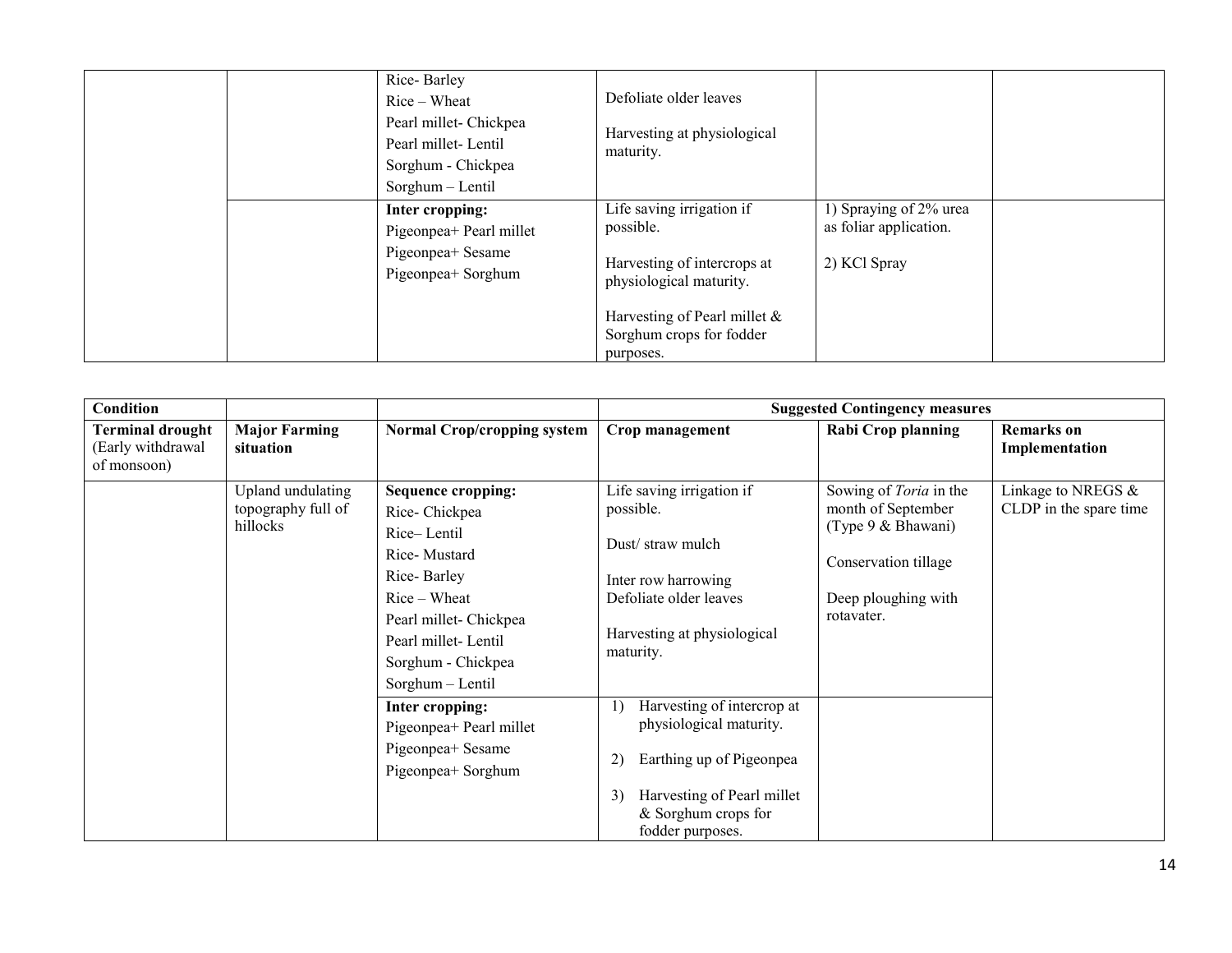|  | $\sim$ $rr$ regation to<br>$\mathbf{r}$<br>↵<br>,,,,,<br>.<br>$^{\prime\prime}$<br>. .<br>$^{\circ}$ possible<br>بممر<br>71 S<br>استاذانا |  |
|--|-------------------------------------------------------------------------------------------------------------------------------------------|--|

### 2.1.2 Drought - Irrigated situation

| <b>Condition</b>                                             |                                   |                                                                                                                                                                                                                                                                                                                                                                                                                                         |                                                                                                                                                                                                                                                                                                                                                                               | <b>Suggested Contingency measures</b>                                                                                                    |                                                                                                                   |
|--------------------------------------------------------------|-----------------------------------|-----------------------------------------------------------------------------------------------------------------------------------------------------------------------------------------------------------------------------------------------------------------------------------------------------------------------------------------------------------------------------------------------------------------------------------------|-------------------------------------------------------------------------------------------------------------------------------------------------------------------------------------------------------------------------------------------------------------------------------------------------------------------------------------------------------------------------------|------------------------------------------------------------------------------------------------------------------------------------------|-------------------------------------------------------------------------------------------------------------------|
|                                                              | <b>Major Farming</b><br>situation | <b>Normal Crop/cropping</b><br>system                                                                                                                                                                                                                                                                                                                                                                                                   | Change in crop/cropping<br>system                                                                                                                                                                                                                                                                                                                                             | <b>Agronomic measures</b>                                                                                                                | <b>Remarks</b> on<br>Implementation                                                                               |
| Delayed release of<br>water in canals due<br>to low rainfall | Medium/Lowland                    | <b>Sequence cropping:</b><br>Rice - Wheat<br>$Rice-Pea$<br>Rice-Chickpea<br>Rice - Lentil<br>Rice - Mustard                                                                                                                                                                                                                                                                                                                             | Short duration rice varieties-<br>NDR 97, Ratna, Narendra 118,<br>Narendra 97, Pant Dhan 12,<br>HUR 105, Induri Sambha,<br>HUR 2-1, HUR-3022 to be<br>grown under aerobic condition.                                                                                                                                                                                          | Community nursery<br>Direct seeding in small<br>beds.<br>Use of micro-irrigation<br>systems viz. sprinkler &<br>sub-surface irrigation.  | Breeder's seed will be<br>supplied by BHU and<br>NDUAT, Faizabad.<br>Seed drills RKVY and<br>supply of seeds NFSM |
| Limited release of<br>water in canals due<br>to low rainfall | Medium/Lowland                    | <b>Sequence cropping:</b><br>Rice - Wheat<br>Rice - Pea<br>Rice-Chickpea<br>Rice - Lentil<br>Rice – Mustard<br>Rice: (Early Maturity): Ratna,<br>Narendra 118, Narendra 97,<br>Pant Dhan 12, IR 36, HUR 105,<br>HUR 3022, HUBR 2-1, Induri<br>Sambha<br>Medium Maturity: Sarju 52,<br>Pant Dhan 4, Narendra 359,<br><b>PNR 381</b><br>Late Maturity under low<br>land:Type-3, Basmati 370,<br>Mahsoori, GR-32, Badshabhog,<br>Adamchini | Rice\ Maize \ Sorghum<br>Grow short duration aerobic<br>rice such as NDR 97, NDR<br>118, Govind, Vandana,<br>Varanideep, Susk Samrat,<br><b>HUR 105</b><br>Maize: Malviya hybrid Makka-<br>2, Naveen & Jaunpuri<br>Pearl millet : WCC 75, Raj<br>171, Pusa 23<br>Sorghum: CSH-16, CHS-9,<br>CHS-14, CSV-13 &CSV-15<br>should be grown on ridges for<br>fodder/grain purposes. | Community nursery,<br>Direct seeding in small<br>beds.<br>Use of micro-irrigation<br>systems viz. sprinkler &<br>sub-surface irrigation. | Breeders seed will be<br>supplied by BHU and<br>NDUAT, Faizabad.<br>Seed drills RKVY and<br>supply of seeds NFSM  |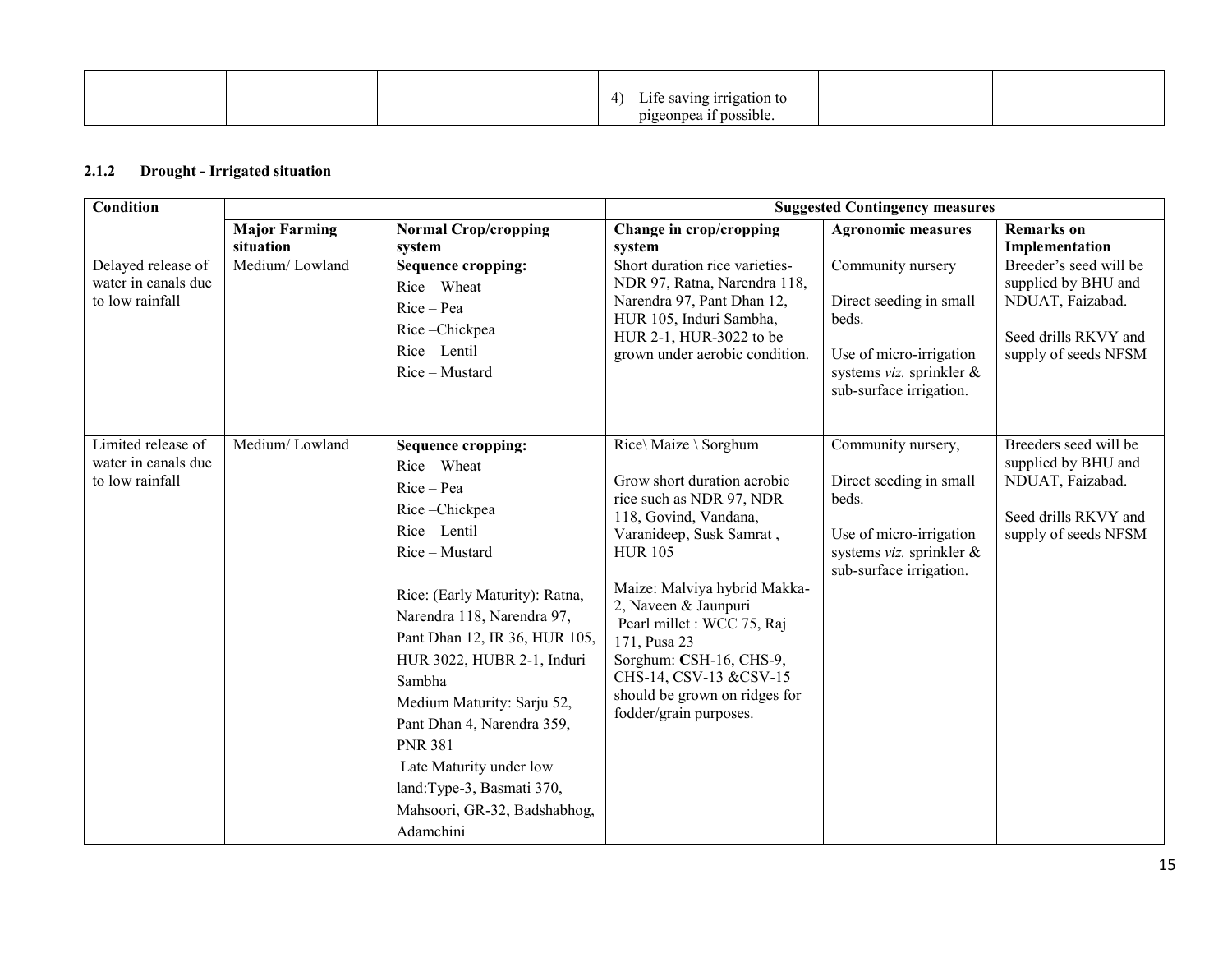| Condition                                                                              |                                   |                                                                                                                 | <b>Suggested Contingency measures</b>                                                                                                                                                                                                                                                                                    |                                                                                                                    |                                                                                                                                   |  |
|----------------------------------------------------------------------------------------|-----------------------------------|-----------------------------------------------------------------------------------------------------------------|--------------------------------------------------------------------------------------------------------------------------------------------------------------------------------------------------------------------------------------------------------------------------------------------------------------------------|--------------------------------------------------------------------------------------------------------------------|-----------------------------------------------------------------------------------------------------------------------------------|--|
|                                                                                        | <b>Major Farming</b><br>situation | <b>Normal Crop/cropping</b><br>system                                                                           | Change in crop/cropping<br>system                                                                                                                                                                                                                                                                                        | <b>Agronomic measures</b>                                                                                          | <b>Remarks</b> on<br>Implementation                                                                                               |  |
| Non release of<br>water in canals<br>under delayed<br>onset of monsoon<br>in catchment | Medium/Lowland                    | <b>Sequence cropping:</b><br>$Rice-Wheat$<br>$Rice-Pea$<br>Rice-Chickpea<br>$Rice - Lentil$<br>$Rice$ – Mustard | Shift to only aerobic rice<br>Or Rice may be replaced by<br>pulses<br>Greengram: Pant Mung -8,<br>PDM-11, Samrat, Jyoti, Jagriti,<br>Janpriya, Jan Chetana & Jan<br>Kalyani<br>Blackgram: Type 9, Pant U 19,<br>Pant U 35, Narendra Urd 1 &<br>Azad Urd-3<br>Sesame : Type 4, T-12, T-13,<br>Shekhar, GT1, TC 25 &TC 289 | Direct seeding in small<br>beds.<br>Use of micro-irrigation<br>systems viz. sprinkler &<br>sub-surface irrigation. | Breeders seed will be<br>supplied by BHU and<br>NDUAT, Faizabad.<br>Seed drills under<br>RKVY and supply of<br>seeds through NFSM |  |

| Condition                                                                            |                                   |                                                                                                               | <b>Suggested Contingency measures</b> |                                                                                                                                                                                                 |                                                                                                                                    |  |
|--------------------------------------------------------------------------------------|-----------------------------------|---------------------------------------------------------------------------------------------------------------|---------------------------------------|-------------------------------------------------------------------------------------------------------------------------------------------------------------------------------------------------|------------------------------------------------------------------------------------------------------------------------------------|--|
|                                                                                      | <b>Major Farming</b><br>situation | <b>Normal Crop/cropping</b><br>system                                                                         | Change in crop/cropping<br>system     | <b>Agronomic measures</b>                                                                                                                                                                       | <b>Remarks</b> on<br>Implementation                                                                                                |  |
| Lack of inflows<br>into tanks due to<br>insufficient<br>/delayed onset of<br>monsoon | Medium/Lowland                    | <b>Sequence cropping:</b><br>$Rice-Wheat$<br>$Rice-Pea$<br>Rice-Chickpea<br>$Rice - Lentil$<br>Rice – Mustard | Sorghum\ Pearl millet                 | Conservation tillage,<br>Sowing of Pearl millet $\&$<br>Sorghum for grain<br>purposes at 45 cm on<br>ridges.<br>Spray of 2% urea as a<br>foliar application.<br>Use of mulches<br>(straw/dust). | Breeder's seed will be<br>supplied by BHU and<br>NDUAT, Faizabad.<br>Seed drills under<br>RKVY and supply of<br>through seeds NFSM |  |

| Condition    |                      |                      | <b>Suggested Contingency measures</b> |                         |                        |
|--------------|----------------------|----------------------|---------------------------------------|-------------------------|------------------------|
|              | <b>Major Farming</b> | Normal Crop/cropping | <b>Change in crop/cropping</b>        | Agronomic measures      | Remarks on             |
|              | situation            | svstem               | system                                |                         | Implementation         |
| Insufficient | Medium/Lowland       | Sequence cropping:   | Rice should be replaced with          | Direct seeding in small | Breeder's seed will be |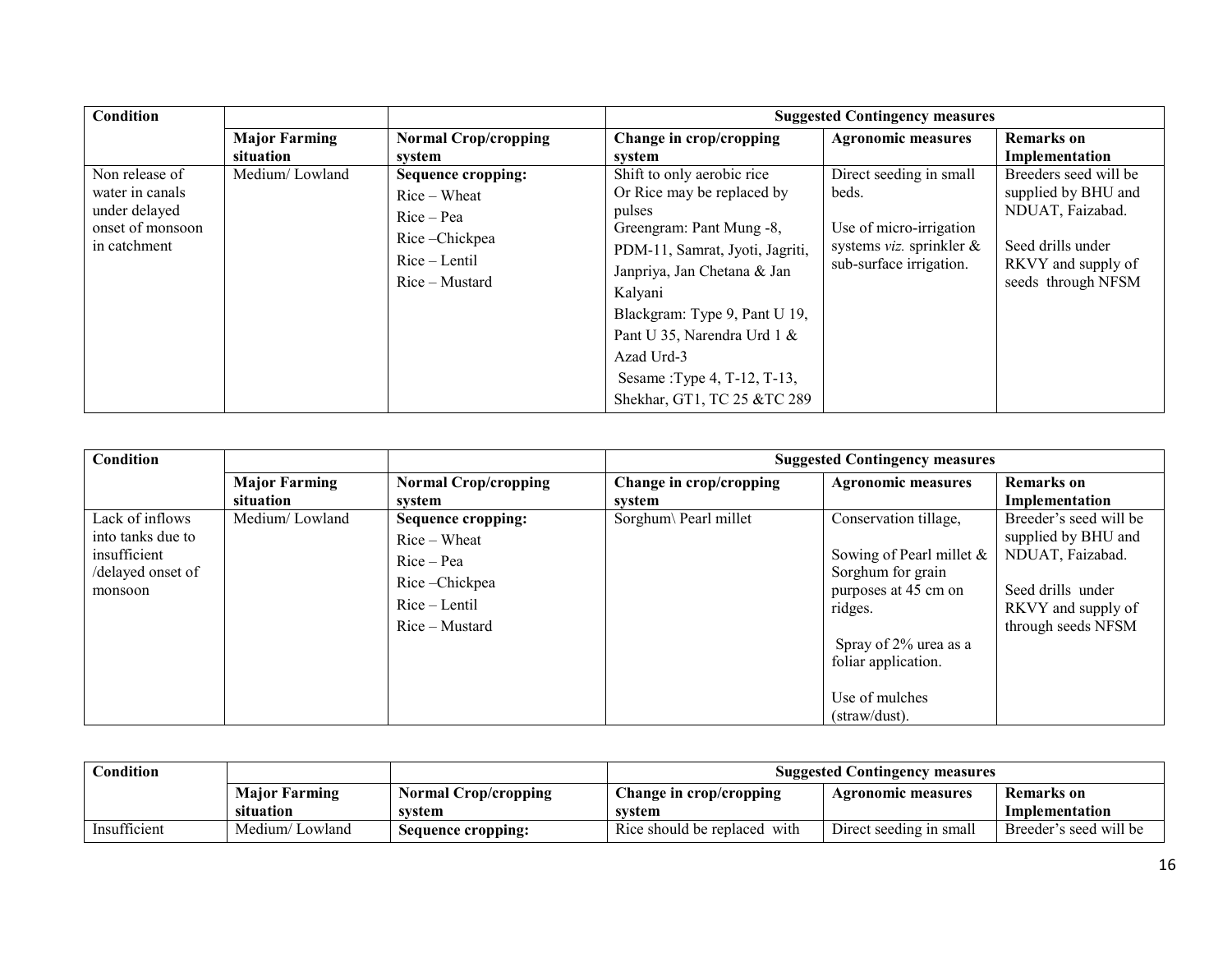| <b>Condition</b>    |                      |                             | <b>Suggested Contingency measures</b> |                           |                     |  |
|---------------------|----------------------|-----------------------------|---------------------------------------|---------------------------|---------------------|--|
|                     | <b>Major Farming</b> | <b>Normal Crop/cropping</b> | Change in crop/cropping               | <b>Agronomic measures</b> | <b>Remarks</b> on   |  |
|                     | situation            | svstem                      | svstem                                |                           | Implementation      |  |
| groundwater         |                      | $Rice-Wheat$                | pulses (green gram & black            | beds.                     | supplied by BHU and |  |
| recharge due to low |                      | $Rice-Pea$                  | gram), oilseeds (Sesame) in           |                           | NDAUT, Faizabad.    |  |
| rainfall            |                      | Rice-Chickpea               | Kharif and wheat by Chickpea          |                           |                     |  |
|                     |                      | $Rice - Lenti$              | & lentil in Rabi season.              |                           | Seed drills under   |  |
|                     |                      |                             |                                       |                           | RKVY and supply of  |  |
|                     |                      | Rice – Mustard              |                                       |                           | seeds through NFSM  |  |

## 2.2: Unusual rains (untimely, unseasonal etc) (for both rainfed and irrigated situations)

| Condition                                                                   | <b>Suggested contingency measure</b>                 |                                                              |                                                                             |                                   |  |
|-----------------------------------------------------------------------------|------------------------------------------------------|--------------------------------------------------------------|-----------------------------------------------------------------------------|-----------------------------------|--|
| Continuous high rainfall in a<br>short span leading to water<br>logging     | <b>Vegetative stage</b>                              | <b>Flowering stage</b>                                       | Crop maturity stage                                                         | Post harvest                      |  |
| Rice                                                                        | Provide drainage                                     | Proper bunding, drain out excess<br>water                    | Harvesting at<br>physiological maturity                                     | Shift to safer place              |  |
| Wheat                                                                       | Provide drainage                                     | Drain out excess water                                       | Harvesting at<br>physiological maturity                                     | Shift to safer place              |  |
| Chickpea                                                                    | Provide drainage                                     | Drain out excess water                                       | Harvesting at<br>physiological maturity                                     | Shift to safer place              |  |
| Pigeonpea                                                                   | Provide drainage and<br>Practice of sowing on ridges | Make inter-row furrow to Drain<br>out excess water           | Harvesting at<br>physiological maturity                                     | Shift to safer place              |  |
| Pearl millet                                                                | Provide drainage and<br>Practice of sowing on ridges | Make inter-row furrow to Drain<br>out excess water           | Harvesting at<br>physiological maturity                                     |                                   |  |
| Horticulture                                                                |                                                      |                                                              |                                                                             |                                   |  |
| Vegetables (Sponge gourd, Bitter<br>gourd, Bhendi, Cauliflower,<br>Cabbage) | Drain out excess water,<br>Sown on ridges            | Drain out excess water,<br>Sown on ridges                    | Drain out excess water,<br>Sown on ridges                                   | Shift to safer place              |  |
| Heavy rainfall with high speed<br>Winds in short span                       |                                                      |                                                              |                                                                             |                                   |  |
| Rice                                                                        | Drain out excess water                               | Drain out excess water, protect<br>with vegetable barriers   | Drain out excess water,<br>and protect with vegetable<br>barriers from wind | Keep the grains at safer<br>place |  |
| Wheat                                                                       | Drain out excess water                               | Drain out excess water and<br>speed of wind may be protected | Drain out excess water<br>and protect with vegetable                        | Keep the grains at safer          |  |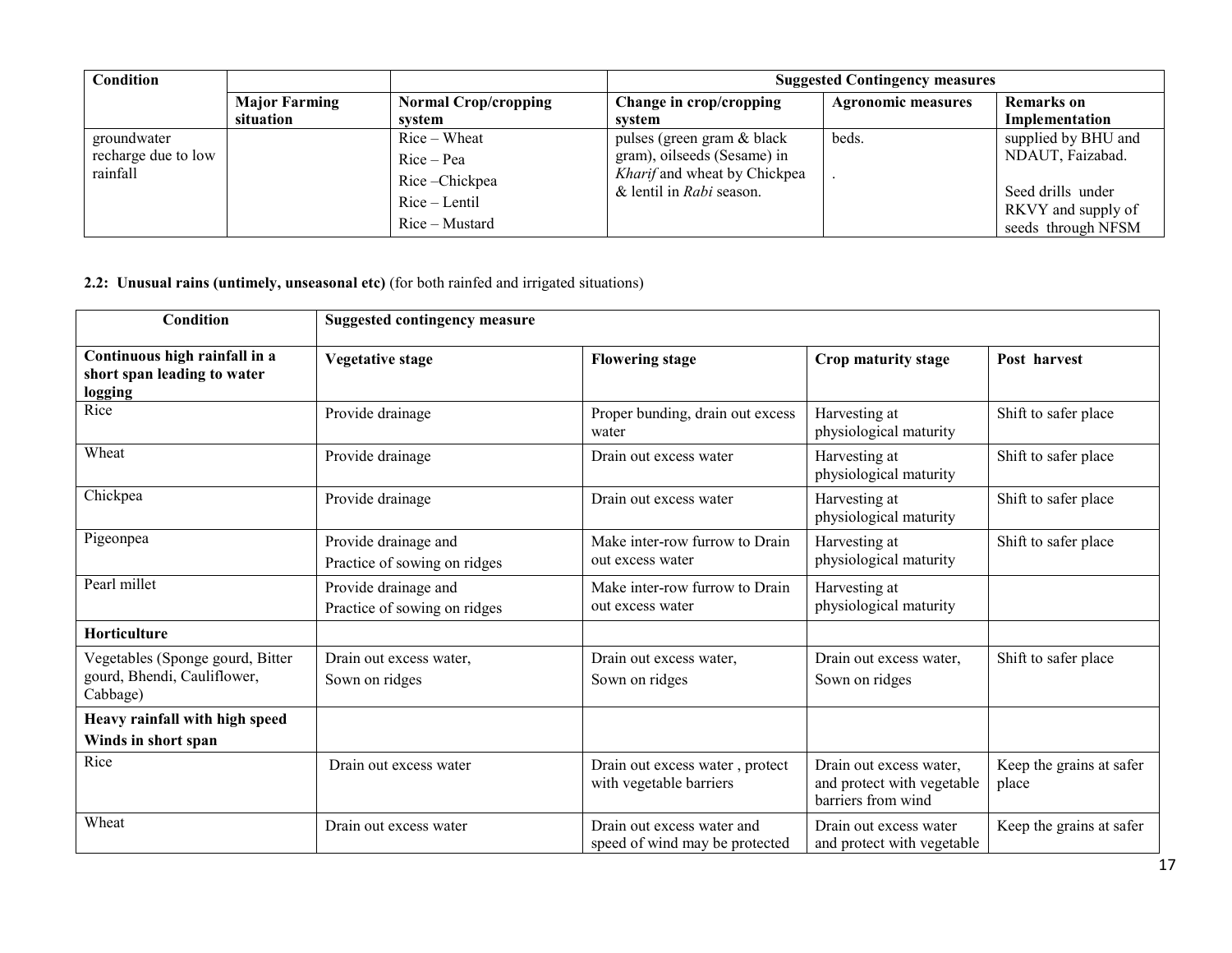|                                                           |                                                                         | with vegetable barriers                                                   | barriers from wind                                                        | place                                                     |
|-----------------------------------------------------------|-------------------------------------------------------------------------|---------------------------------------------------------------------------|---------------------------------------------------------------------------|-----------------------------------------------------------|
| Chickpea                                                  | Drain out excess water                                                  | Drain out excess water                                                    | Drain out excess water.<br>Harvesting at<br>physiological maturity        | Keep the grains at safer<br>place                         |
| Pigeonpea                                                 | Drain out excess water, sowing on<br>ridges                             | Make inter-row furrow to<br>drain out excess water                        | Drain out excess water<br>through furrows                                 | Keep the grains at safer<br>place                         |
| Pearl millet                                              | Drain out excess water, sowing on<br>ridges and furrow                  | Make inter-row furrow to<br>drain out excess water                        | Rain out excess water and<br>tie the plants amongst<br>them               |                                                           |
| Horticulture (Vegetable Crops)                            | Drain out excess water                                                  | Drain out excess water                                                    | Drain out excess water                                                    | Shift to safer place                                      |
| Outbreak of pests and diseases<br>due to unseasonal rains |                                                                         |                                                                           |                                                                           |                                                           |
| Rice, Wheat, Chickpea, Pigeonpea,<br>Pearl millet         | Need based plant protection (integrated<br>pest and disease management) | Need based plant protection<br>(integrated pest and disease<br>management | Need based plant<br>protection (integrated pest<br>and disease management | Safe storage against<br>stored grain pest and<br>diseases |

# 2.3 Floods

| Condition                                      | <b>Suggested contingency measure</b>                                                                                    |                                                                         |                                                              |                                                                                                                                                                       |  |  |
|------------------------------------------------|-------------------------------------------------------------------------------------------------------------------------|-------------------------------------------------------------------------|--------------------------------------------------------------|-----------------------------------------------------------------------------------------------------------------------------------------------------------------------|--|--|
| Transient water logging/ partial<br>inundation | Seedling / nursery stage                                                                                                | <b>Vegetative stage</b>                                                 | <b>Reproductive stage</b>                                    | At harvest                                                                                                                                                            |  |  |
| Rice                                           | Re-sowing with short duration<br>varieties<br>Practice community nursery in the<br>village                              | Provide drainage                                                        | Provide drainage,<br>Prevent premature seed<br>germination   | Harvesting at physiological maturity<br>Shift produce to safer place<br>Provision for buying / marketing of<br>discoloured grain at the earliest to<br>provide relief |  |  |
| Continuous submergence for<br>more than 2 days |                                                                                                                         |                                                                         |                                                              |                                                                                                                                                                       |  |  |
| Rice                                           | Varieties having submergence<br>tolerance should be grown viz.<br>Swarana sub-1, IR-64 sub-1<br>Raise community nursery | Re transplanting after<br>cessation of flood from<br>community nursery. | Prevent premature seed<br>germination<br>Plan for early rabi | Harvesting at physiological maturity                                                                                                                                  |  |  |
| Sea water intrusion                            | Not applicable                                                                                                          |                                                                         |                                                              |                                                                                                                                                                       |  |  |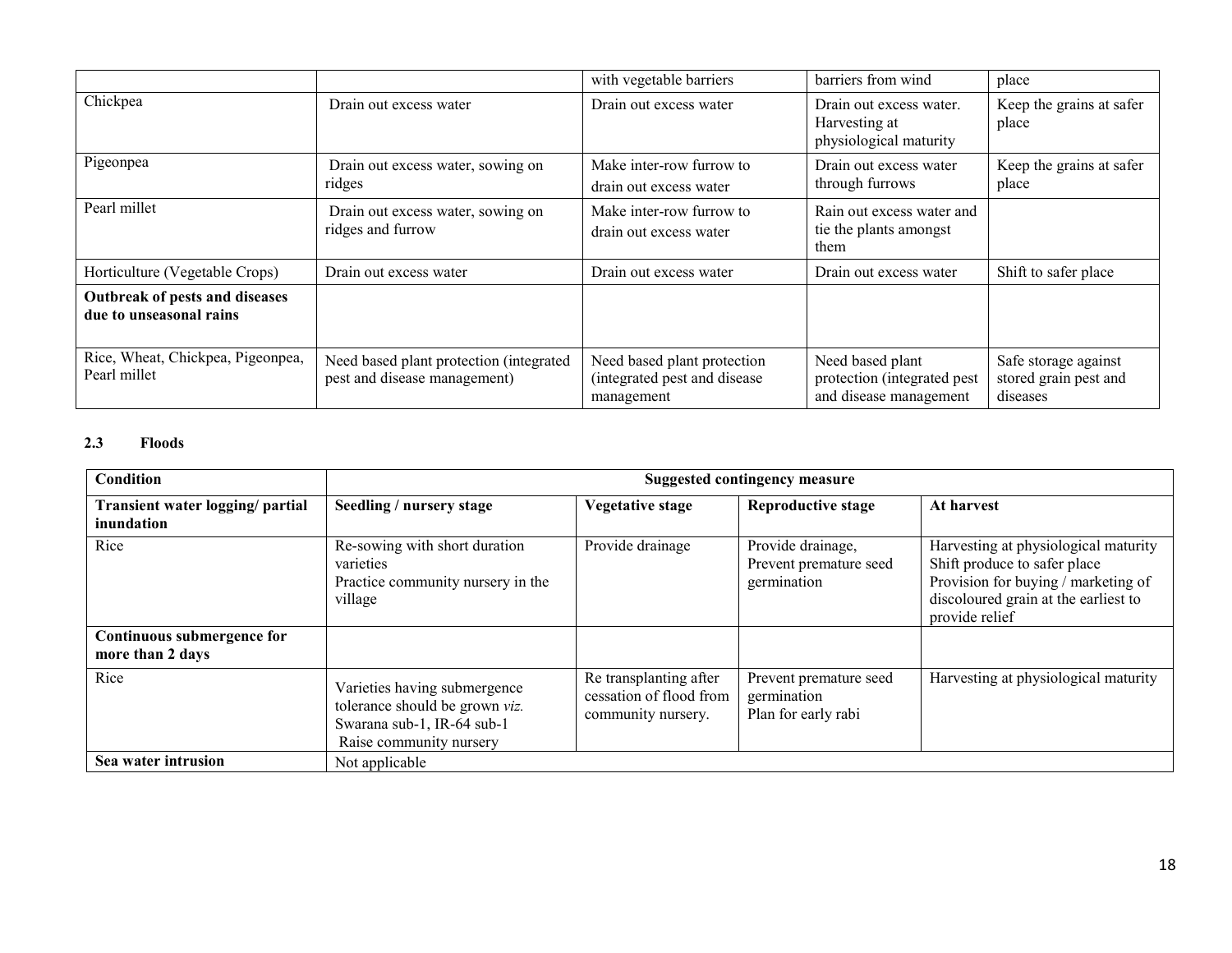## 2.4 Extreme events: High temperature (heat wave) / Cold wave/Frost/ Hailstorm /Cyclone/Fog

| <b>Extreme event type</b> | <b>Suggested contingency measure</b> |                          |                           |                                         |  |
|---------------------------|--------------------------------------|--------------------------|---------------------------|-----------------------------------------|--|
|                           | Seedling / nursery stage             | <b>Vegetative stage</b>  | <b>Reproductive stage</b> | At harvest                              |  |
| <b>Heat Wave</b>          |                                      |                          |                           |                                         |  |
| Rice                      | Provide watering                     | Provide light irrigation | Not experienced           | Not experienced                         |  |
| Wheat                     | Not experienced                      | Not experienced          | Provide light irrigation  | Harvesting at physiological<br>maturity |  |
| Chickpea                  | Not experienced                      | Not experienced          | Provide light irrigation  | Harvesting at physiological<br>maturity |  |
| Pigeonpea                 |                                      |                          | Provide light irrigation  | Harvesting at physiological<br>maturity |  |
| Pearl millet              | Not experienced                      | Provide light irrigation | Not experienced           | Not experienced                         |  |
| Horticulture              |                                      |                          |                           |                                         |  |
| Sponge gourd              | Provide light irrigation             | Provide light irrigation | Provide light irrigation  | Provide light irrigation                |  |
| Bitter gourd              | Provide light irrigation             | Provide light irrigation | Provide light irrigation  | Provide light irrigation                |  |
| Bhendi                    | Provide light irrigation             | Provide light irrigation | Provide light irrigation  | Provide light irrigation                |  |
| Cold wave                 |                                      |                          |                           |                                         |  |
| Wheat                     | Not experienced                      | Provide light irrigation | Provide light irrigation  | Provide light irrigation                |  |
| Chickpea                  | Not experienced                      | Provide light irrigation | Provide light irrigation  | Provide light irrigation                |  |
| Pigeonpea                 | Not experienced                      | Not experienced          | Provide light irrigation  | Not experienced                         |  |
| Horticulture              |                                      |                          |                           |                                         |  |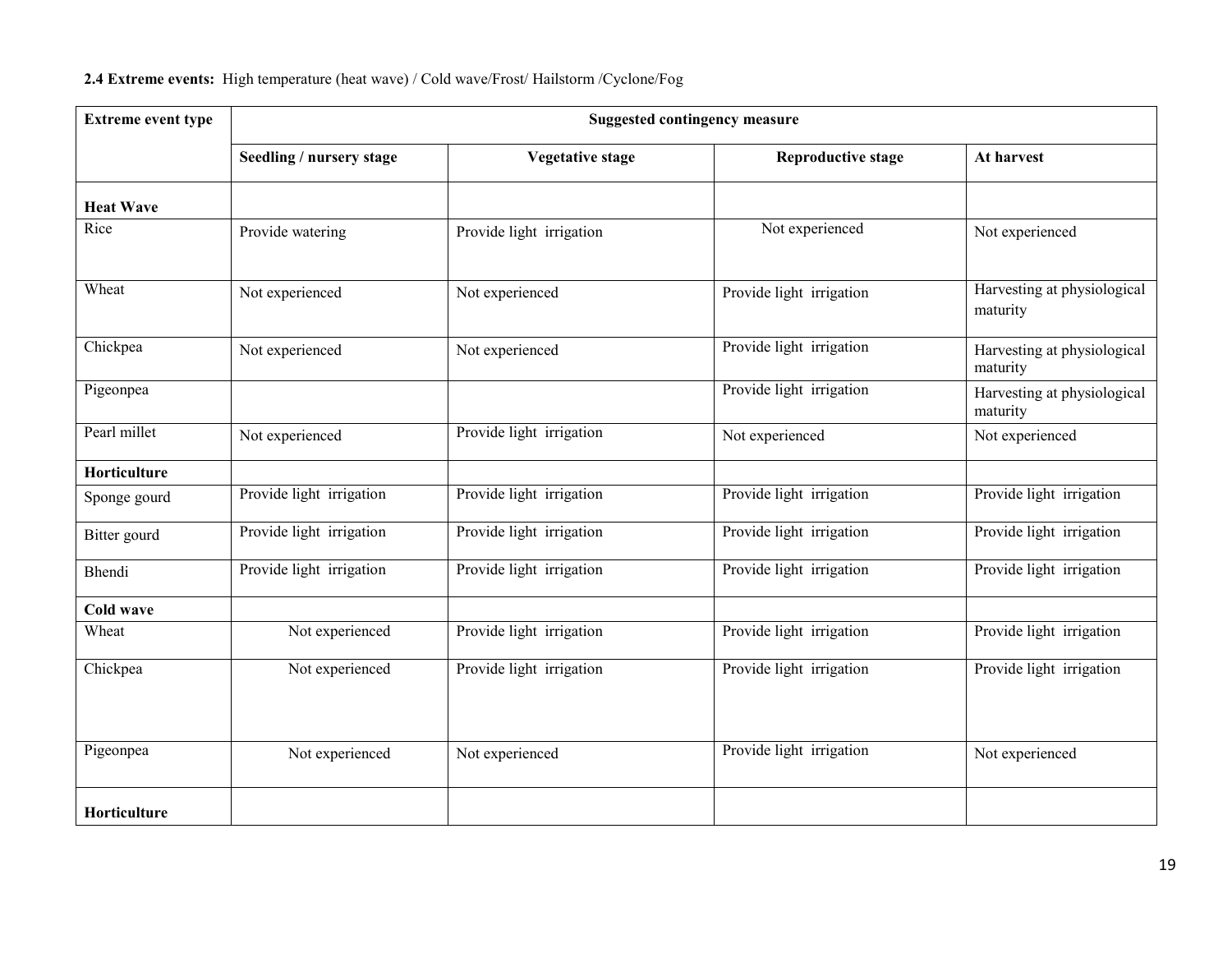| Cauliflower         | Not experienced                                                                                         | Not experienced                                                                 | Smoking by burning waste material<br>to increase temperature           |                                                                  |
|---------------------|---------------------------------------------------------------------------------------------------------|---------------------------------------------------------------------------------|------------------------------------------------------------------------|------------------------------------------------------------------|
| Cabbage             | Not experienced                                                                                         | Smoking by burning waste material<br>Not experienced<br>to increase temperature |                                                                        | Harvest the crop at pre-<br>mature stage                         |
| Frost               |                                                                                                         |                                                                                 |                                                                        |                                                                  |
| Wheat               | Not experienced                                                                                         |                                                                                 |                                                                        | Not experienced                                                  |
| Chickpea            | Not experienced                                                                                         |                                                                                 |                                                                        | Not experienced                                                  |
| Pigeonpea           | Not experienced                                                                                         |                                                                                 |                                                                        |                                                                  |
| <b>Horticulture</b> |                                                                                                         |                                                                                 |                                                                        |                                                                  |
| Cauliflower         | Not experienced                                                                                         | Not experienced                                                                 |                                                                        | Pre-mature harvest                                               |
| Cabbage             | Not experienced                                                                                         | Not experienced                                                                 |                                                                        | Pre-mature harvest                                               |
| Hailstorm           |                                                                                                         |                                                                                 |                                                                        |                                                                  |
| Wheat               | Re-sowing of crop with suitable<br>late sowing varieties viz. HUW<br>234, UP 2425, K 9162, Triveni.     | Replace wheat by Vegetable crops such<br>as Onion.                              | Harvest for fodder purpose and sow<br>Green gram.                      | Harvest at Physiological<br>maturity and keep at safer<br>place. |
| Chickpea            | Resowing of crop with suitable<br>late sowing varieties viz. Pusa<br>372, PGD 84-10, Uday, Pant<br>G186 | Replace gram by Vegetable crops such<br>as Onion.                               | Harvest for vegetable purpose and<br>sow Green gram after the harvest. | Harvest at Physiological<br>maturity and keep at safer<br>place. |
| Pigeonpea           | Not experienced                                                                                         | Not experienced                                                                 | Harvest for fodder purpose.                                            | Harvest at Physiological<br>maturity and keep at safer<br>place. |
| Horticulture        |                                                                                                         |                                                                                 |                                                                        |                                                                  |
| Cauliflower         | Not experienced                                                                                         | Not experienced                                                                 | Pre-mature harvest                                                     | Pre-mature harvest                                               |
| Cabbage             | Not experienced                                                                                         | Not experienced                                                                 | Pre-mature harvest                                                     | Pre-mature harvest                                               |
| Cyclone             | Not experienced                                                                                         |                                                                                 |                                                                        |                                                                  |

#### 2.5 Contingent strategies for Livestock, Poultry & Fisheries

#### 2.5.1 Livestock

| <b>Suggested contingency measures</b> |                  |                 |  |
|---------------------------------------|------------------|-----------------|--|
| <b>Before the events</b>              | During the event | After the event |  |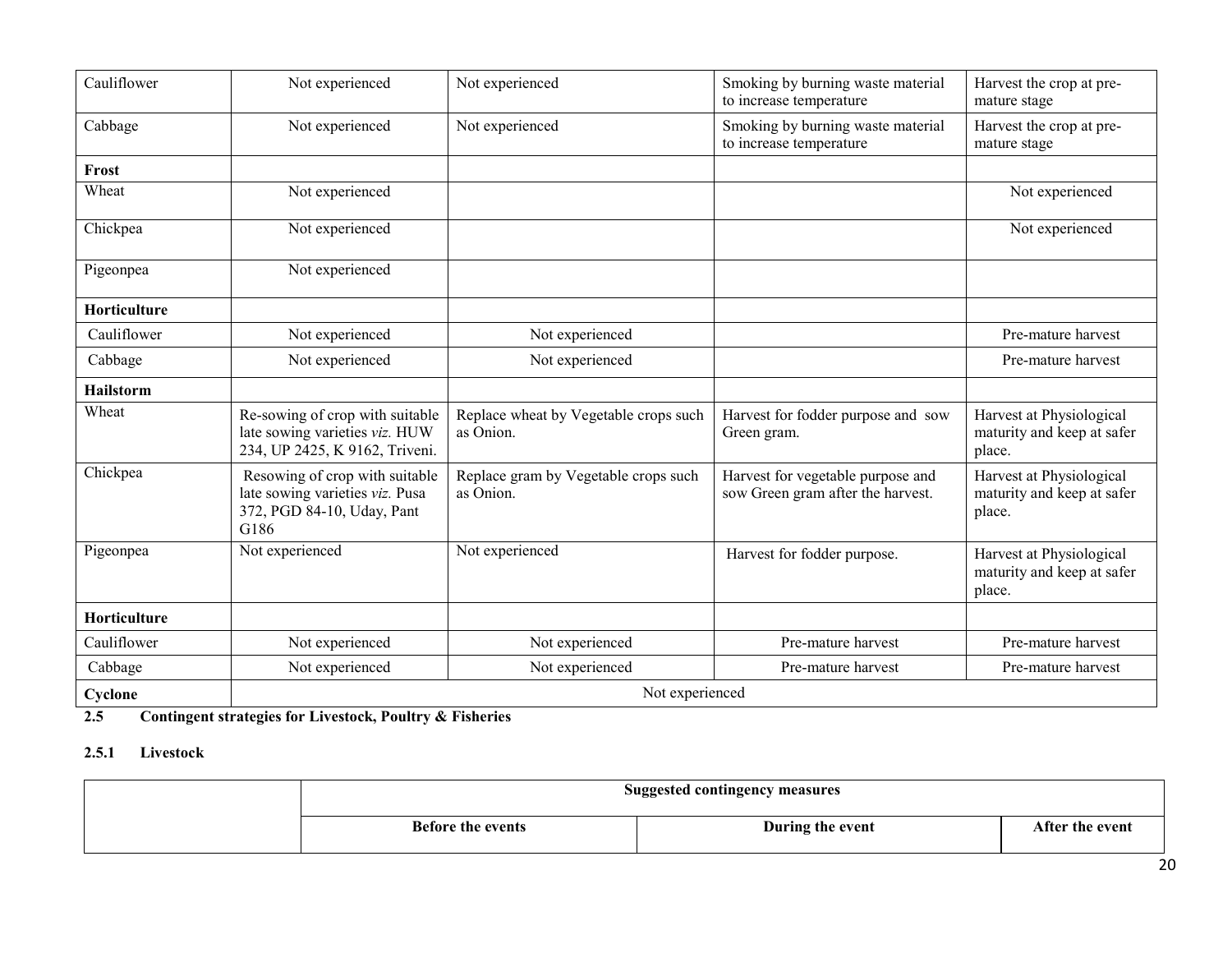| <b>Drought</b>                          |                                                                                                                                                                                                              |                                                                                                                                                                                                                                             |                    |
|-----------------------------------------|--------------------------------------------------------------------------------------------------------------------------------------------------------------------------------------------------------------|---------------------------------------------------------------------------------------------------------------------------------------------------------------------------------------------------------------------------------------------|--------------------|
| Feed and fodder availability            | Insurance<br>Encourage perennial fodder on bunds and waste<br>land on community basis<br>Establishing fodder banks, encouraging fodder<br>crops in irrigated area<br>Silage – using excess fodder for silage | Utilizing fodder from perennial trees and Fodder bank<br>reserves.<br>Utilizing fodder stored in silage.<br>Transporting excess fodder from adjoining districts<br>Use of feed mixtures.<br>Allow the cattle's for grazing at barren lands. | Availing Insurance |
| <b>Drinking</b> water                   | Preserving water in the tank for drinking purpose<br>Excavation of Bore wells                                                                                                                                | Using preserved water in the tanks for drinking.<br>Wherever ground water resources are available priority<br>for drinking purpose.                                                                                                         |                    |
| <b>Health and disease</b>               | Veterinary preparedness with medicines and                                                                                                                                                                   | Conducting mass animal Health Camps and treating the                                                                                                                                                                                        |                    |
| management                              | vaccines                                                                                                                                                                                                     | affected once in Campaign                                                                                                                                                                                                                   |                    |
| <b>Floods</b>                           |                                                                                                                                                                                                              |                                                                                                                                                                                                                                             |                    |
| Feed and fodder availability            | Grow the fodder crops at safer places (non-flood<br>prone area)                                                                                                                                              | Utilizing fodder from perennial trees and Fodder bank<br>reserves.<br>Utilizing fodder stored in silage.<br>Transporting excess fodder from adjoining districts<br>Use of feed mixtures.<br>Shift the live stocks at safer place.           | Availing insurance |
| <b>Drinking</b> water                   |                                                                                                                                                                                                              | Shift the live stocks at safer place where drinking water<br>is available.                                                                                                                                                                  |                    |
| <b>Health and disease</b><br>management | Veterinary preparedness with medicines and<br>vaccines                                                                                                                                                       | Conducting mass animal Health Camps and treating<br>the affected ones in Campaign                                                                                                                                                           |                    |